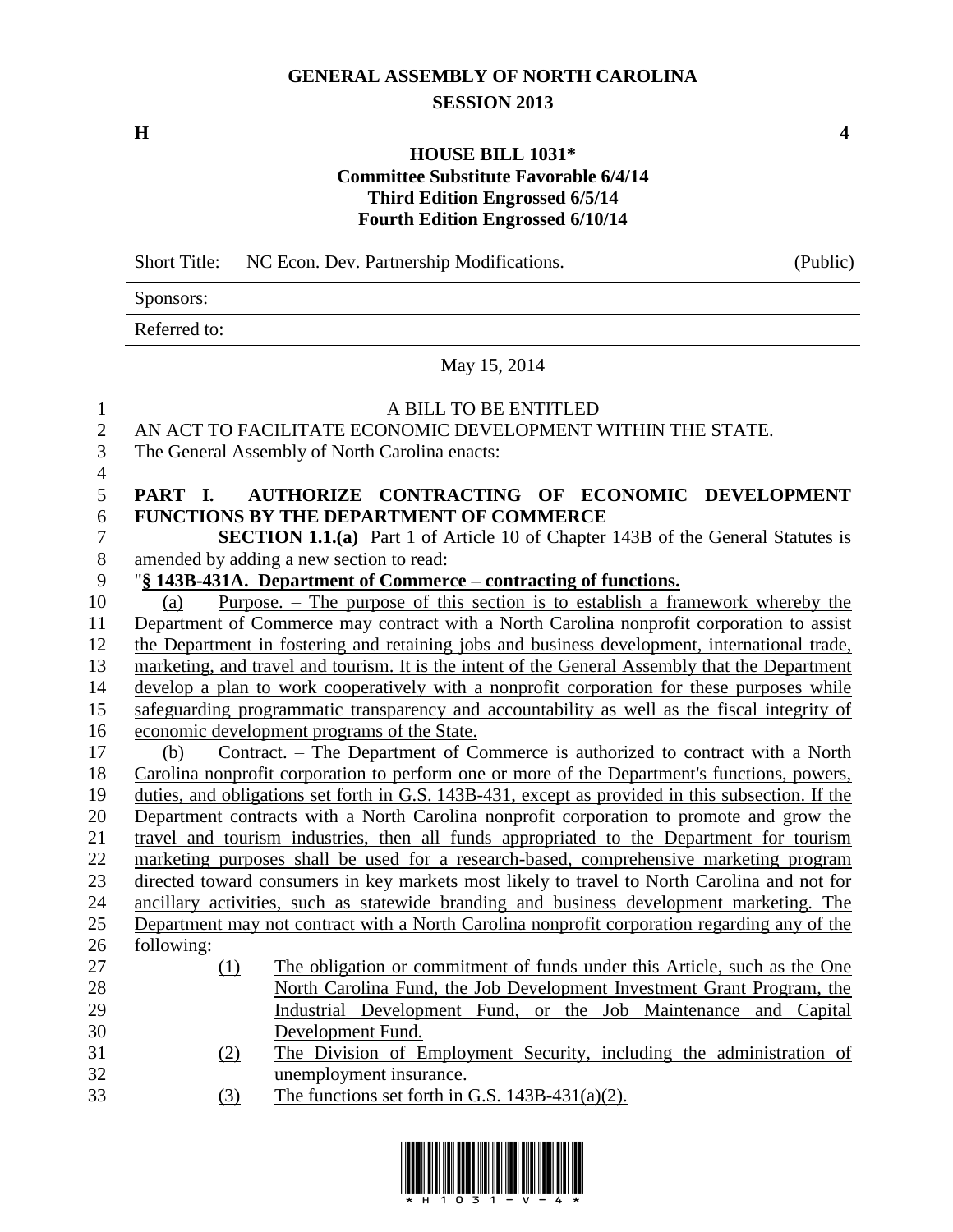|                |                            | <b>General Assembly Of North Carolina</b>                                                                                                                                        | <b>Session 2013</b> |
|----------------|----------------------------|----------------------------------------------------------------------------------------------------------------------------------------------------------------------------------|---------------------|
| $\mathbf{1}$   | (4)                        | The administration of funds or grants received from the federal government                                                                                                       |                     |
| $\mathbf{2}$   |                            | or its agencies.                                                                                                                                                                 |                     |
| 3              | (c)                        | Oversight. – There is established the Economic Development Accountability $\&$                                                                                                   |                     |
| $\overline{4}$ |                            | Standards Committee, which is a Board as that term is defined in G.S. 138A-3 of the State                                                                                        |                     |
| $\mathfrak s$  |                            | Government Ethics Act. The Committee shall consist of seven members as follows: the                                                                                              |                     |
| 6              |                            | Secretary of Commerce as Chair of the Committee, the Secretary of Transportation, the                                                                                            |                     |
| $\overline{7}$ |                            | Secretary of Environment and Natural Resources, the Secretary of Revenue, one member                                                                                             |                     |
| $\, 8$         |                            | appointed by the Speaker of the House of Representatives, one member appointed by the                                                                                            |                     |
| 9              |                            | President Pro Tempore of the Senate, and one member jointly appointed by the Speaker of the                                                                                      |                     |
| 10             |                            | House of Representatives and the President Pro Tempore of the Senate.                                                                                                            |                     |
| 11             |                            | The members of the Committee who are appointed by the Speaker of the House of                                                                                                    |                     |
| 12             |                            | Representatives or by the President Pro Tempore of the Senate may not be members of the                                                                                          |                     |
| 13             |                            | General Assembly. The Committee shall meet at least quarterly upon the call of the Chair. The                                                                                    |                     |
| 14             |                            | duties of the Committee shall include all of the following:                                                                                                                      |                     |
| 15             | (1)                        | Monitoring and oversight of the performance of a contract entered into                                                                                                           |                     |
| 16             |                            | pursuant to this section by the Department with a North Carolina nonprofit                                                                                                       |                     |
| 17             |                            | corporation.                                                                                                                                                                     |                     |
| 18             | (2)                        | Receiving, reviewing, and referring complaints regarding the contract or the                                                                                                     |                     |
| 19             |                            | performance of the North Carolina nonprofit corporation, as appropriate.                                                                                                         |                     |
| 20             | $\underline{\textbf{(3)}}$ | Requesting enforcement of the contract by the Attorney General or the                                                                                                            |                     |
| 21             |                            | Department.                                                                                                                                                                      |                     |
| 22             | $\left(4\right)$           | Auditing, at least biennially, by the Office of State Budget and Management,                                                                                                     |                     |
| 23             |                            | State Auditor, or internal auditors of the Department, the records of the                                                                                                        |                     |
| 24             |                            | North Carolina nonprofit corporation with which the Department has                                                                                                               |                     |
| 25             |                            | contracted pursuant to this section during and after the term of the contract                                                                                                    |                     |
| 26             |                            | to review financial documents of the corporation, performance of the                                                                                                             |                     |
| 27             |                            | corporation, and compliance of the corporation with applicable laws.                                                                                                             |                     |
| 28             | (5)                        | Coordination of economic development grant programs of the State between                                                                                                         |                     |
| 29             |                            | the Department of Commerce, the Department of Transportation, and the                                                                                                            |                     |
| 30<br>31       |                            | Department of Environment and Natural Resources.                                                                                                                                 |                     |
|                | (6)                        | Any other duties deemed necessary by the Committee.                                                                                                                              |                     |
| 32<br>33       | (d)                        | Limitations. – Prior to contracting with a North Carolina nonprofit corporation<br>pursuant to this section and in order for the North Carolina nonprofit corporation to receive |                     |
| 34             |                            | State funds, the following conditions shall be met:                                                                                                                              |                     |
| 35             | (1)                        | At least 45 days prior to entering into or amending in a nontechnical manner                                                                                                     |                     |
| 36             |                            | a contract authorized by this section, the Department shall submit the                                                                                                           |                     |
| 37             |                            | contract or amendment, along with a detailed explanation of the contract or                                                                                                      |                     |
| 38             |                            | amendment, to the Joint Legislative Commission on Governmental                                                                                                                   |                     |
| 39             |                            | Operations and the Fiscal Research Division.                                                                                                                                     |                     |
| 40             | (2)                        | The nonprofit corporation adheres to the following governance provisions                                                                                                         |                     |
| 41             |                            | related to its governing board:                                                                                                                                                  |                     |
| 42             |                            | The board shall be composed of 17 voting members as follows: eight<br>$a_{\cdot}$                                                                                                |                     |
| 43             |                            | members and the chair appointed by the Governor, four members                                                                                                                    |                     |
| 44             |                            | appointed by the Speaker of the House of Representatives, and four                                                                                                               |                     |
| 45             |                            | members appointed by the President Pro Tempore of the Senate. The                                                                                                                |                     |
| 46             |                            | Governor, the Speaker of the House of Representatives, and the                                                                                                                   |                     |
| 47             |                            | President Pro Tempore of the Senate shall each use best efforts to                                                                                                               |                     |
| 48             |                            | select members so as to reflect the diversity of the State's geography.                                                                                                          |                     |
| 49             |                            | The Speaker of the House and the President Pro Tempore shall each                                                                                                                |                     |
| 50             |                            | select their appointed members so that one-fourth come from a                                                                                                                    |                     |
| 51             |                            | development tier one area, one-fourth come from a development tier                                                                                                               |                     |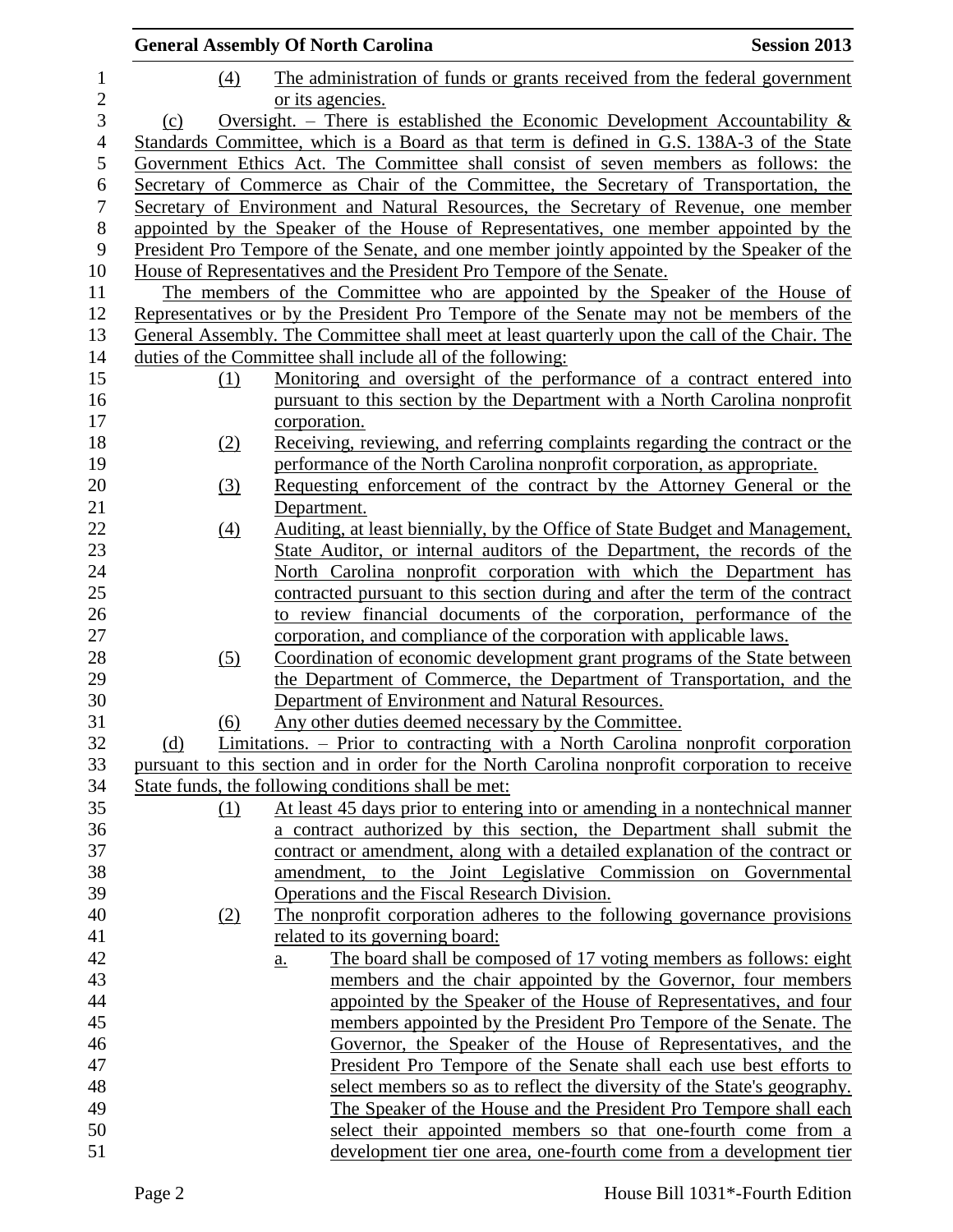| <b>General Assembly Of North Carolina</b> |                            |                |                                                                             | <b>Session 2013</b>       |
|-------------------------------------------|----------------------------|----------------|-----------------------------------------------------------------------------|---------------------------|
|                                           |                            |                | two area, and no two members come from the same Collaboration for           |                           |
|                                           |                            |                | Prosperity Zone. The Governor shall select appointed members so             |                           |
|                                           |                            |                | that two-ninths come from a development tier one area, two-ninths           |                           |
|                                           |                            |                | come from a development tier two area, and no more than two                 |                           |
|                                           |                            |                | members come from the same Collaboration for Prosperity Zone.               |                           |
|                                           |                            |                | The Governor shall use best efforts to ensure that each member              |                           |
|                                           |                            |                | appointed by the Governor has expertise in one or more of the               |                           |
|                                           |                            |                | following areas:                                                            |                           |
|                                           |                            | <u>1.</u>      | Agribusiness, as recommended by the Commissioner of                         |                           |
|                                           |                            |                | Agriculture.                                                                |                           |
|                                           |                            |                | Financial services.                                                         |                           |
|                                           |                            | 2.3.4.5.6.7.8  | Information technology.                                                     |                           |
|                                           |                            |                | Biotechnology or life sciences.                                             |                           |
|                                           |                            |                | Energy.                                                                     |                           |
|                                           |                            |                |                                                                             |                           |
|                                           |                            |                | Manufacturing.                                                              |                           |
|                                           |                            |                | Military or defense.                                                        |                           |
|                                           |                            |                | Tourism, as recommended by the North Carolina Travel and                    |                           |
|                                           |                            |                | Tourism Coalition.                                                          |                           |
|                                           |                            | 9 <sub>1</sub> | Tourism, as recommended by the North Carolina Travel                        |                           |
|                                           |                            |                | <b>Industry Association.</b>                                                |                           |
|                                           | <u>b.</u>                  |                | The nonprofit corporation shall comply with the limitations on              |                           |
|                                           |                            |                | lobbying set forth in section $501(c)(3)$ of the Internal Revenue Code.     |                           |
|                                           | $\underline{c}$ .          |                | No State officer or employee may serve on the board.                        |                           |
|                                           | $\underline{\mathrm{d}}$ . |                | The board shall meet at least quarterly at the call of its chair. Each      |                           |
|                                           |                            |                | quarter and upon request, the board shall report to the Chair of the        |                           |
|                                           |                            |                | <b>Economic Development Accountability and Standards Committee on</b>       |                           |
|                                           |                            |                | the progress of the State's economic development.                           |                           |
|                                           | <u>e.</u>                  |                | The board is required to perform the following duties if the                |                           |
|                                           |                            |                | Department contracts pursuant to G.S. 143B-431A for                         | the                       |
|                                           |                            |                | performance<br>the<br>Secretary's<br>of                                     | responsibilities<br>under |
|                                           |                            |                | G.S. 143B-434.01:                                                           |                           |
|                                           |                            | <u>1.</u>      | To provide advice concerning economic and community                         |                           |
|                                           |                            |                | development planning for the State, including a strategic                   |                           |
|                                           |                            |                | business facilities development analysis of existing, available             |                           |
|                                           |                            |                | buildings or shell or special-use buildings and sites.                      |                           |
|                                           |                            | $2_{\cdot}$    | To recommend economic development policy                                    | the<br>to                 |
|                                           |                            |                | Secretary of Commerce, the General Assembly, and the                        |                           |
|                                           |                            |                | Governor.                                                                   |                           |
|                                           |                            | <u>3.</u>      | To recommend annually to the Governor biennial and annual                   |                           |
|                                           |                            |                | appropriations for economic development programs.                           |                           |
|                                           |                            | <u>4.</u>      | how<br>best to coordinate<br>To<br>recommend                                | economic                  |
|                                           |                            |                | development efforts among the various agencies and entities,                |                           |
|                                           |                            |                | including those created by executive order of the Governor,                 |                           |
|                                           |                            |                | that receive economic development appropriations, including                 |                           |
|                                           |                            |                | the assignment of key responsibilities for different aspects of             |                           |
|                                           |                            |                | economic development and resource allocation and planning                   |                           |
|                                           |                            |                | designed to encourage each agency to focus on its area of                   |                           |
|                                           |                            |                | primary responsibility and not diffuse its resources by                     |                           |
|                                           |                            |                | conducting activities assigned to other agencies.                           |                           |
| (3)                                       |                            |                | The amount of State funds that may be used for the annual salary of any one |                           |
|                                           |                            |                | officer or employee of the nonprofit corporation with which the Department  |                           |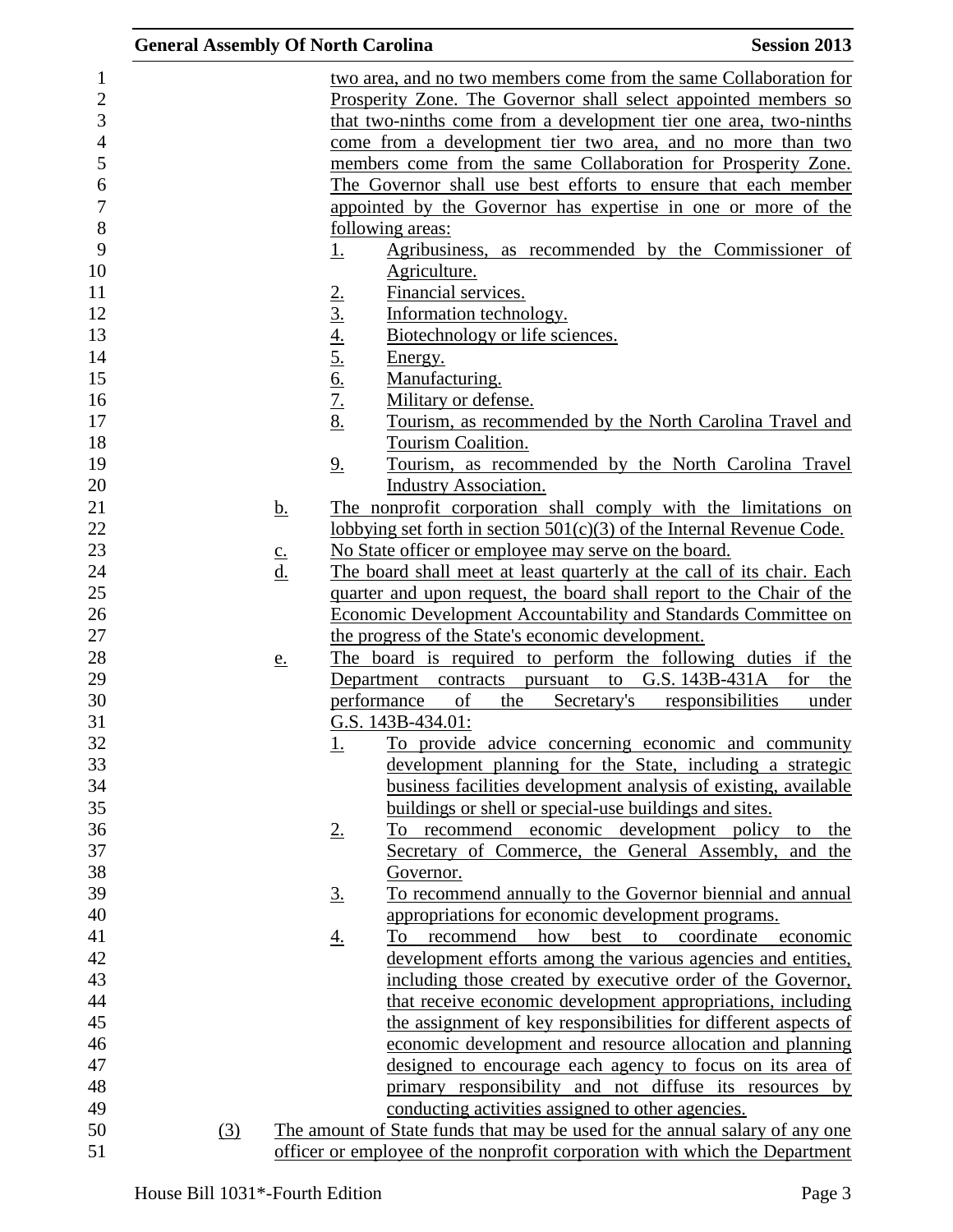|                               |                   | <b>General Assembly Of North Carolina</b>                                      | <b>Session 2013</b> |
|-------------------------------|-------------------|--------------------------------------------------------------------------------|---------------------|
|                               |                   | contracts pursuant to this section shall not exceed the greater of (i) one     |                     |
|                               |                   | hundred twenty thousand dollars (\$120,000) or (ii) the amount most recently   |                     |
|                               |                   | set by the General Assembly in a Current Operations Appropriations Act.        |                     |
|                               |                   | Members of the governing board may receive only per diem and allowances        |                     |
|                               |                   | pursuant to G.S. 138-5.                                                        |                     |
| $\left(4\right)$              |                   | The nonprofit corporation shall have received from fundraising efforts and     |                     |
|                               |                   | sources, other than State funds, an amount totaling at least two hundred fifty |                     |
|                               |                   | thousand dollars (\$250,000) to support operations and functions of the        |                     |
|                               |                   | corporation.                                                                   |                     |
| (e)                           |                   | Mandatory Contract Terms. - Any contract entered into under this section must  |                     |
| include all of the following: |                   |                                                                                |                     |
| (1)                           |                   | A provision requiring the North Carolina nonprofit corporation provide to      |                     |
|                               |                   | the Joint Legislative Economic Development and Global Engagement               |                     |
|                               |                   | Oversight Committee, the Department of Commerce, and the Fiscal                |                     |
|                               |                   | Research Division a copy of the corporation's annual audited financial         |                     |
|                               |                   | statement within seven days of issuance of the statement.                      |                     |
| (2)                           |                   | A provision requiring the nonprofit corporation to provide by September 1      |                     |
|                               |                   | of each year, and more frequently as requested, a report to the Department     |                     |
|                               | on                | State fiscal year program activities,<br>prior                                 | objectives.<br>and  |
|                               |                   | accomplishments and prior State fiscal year itemized expenditures and fund     |                     |
|                               |                   | sources. The report shall also include all of the following:                   |                     |
|                               | a.                | Jobs anticipated to result from efforts of the nonprofit corporation.          |                     |
|                               |                   | This includes project leads that were not submitted to the Department          |                     |
|                               |                   | for possible discretionary incentives pursuant to Chapter 143B of the          |                     |
|                               |                   | General Statutes.                                                              |                     |
|                               | <u>b.</u>         | Developed performance metrics of economic development functions                |                     |
|                               |                   | itemized by county, by development tier area designation, as defined           |                     |
|                               |                   | by G.S. 143B-437.08, and by Collaboration for Prosperity Zones                 |                     |
|                               |                   | created pursuant to G.S. 143B-28.1.                                            |                     |
|                               | $\underline{c}$ . | Any proposed amendments to the areas of expertise required to be               |                     |
|                               |                   | represented on the governing board of the nonprofit corporation.               |                     |
|                               | <u>d.</u>         | A detailed explanation of how annual salaries are determined,                  |                     |
|                               |                   | including base pay schedules and any additional salary amounts or              |                     |
|                               |                   | bonuses that may be earned as a result of job performance. The                 |                     |
|                               |                   | explanation shall include the proportion of State and private funds for        |                     |
|                               |                   | each position and shall include the means used by the nonprofit                |                     |
|                               |                   | corporation to foster employee efforts for economic development in             |                     |
|                               |                   | rural and low-income areas in the State. Any bonuses paid to                   |                     |
|                               |                   | employees shall be based upon overall job performance and not be               |                     |
|                               |                   | based on a specific project lead.                                              |                     |
|                               | <u>e.</u>         | Any other information requested by the Department.                             |                     |
| (3)                           |                   | provision providing that, upon termination of the contract, or upon            |                     |
|                               |                   | dissolution of, or repeal by the General Assembly of, the charter of the       |                     |
|                               |                   | nonprofit corporation with which the Department has contracted under this      |                     |
|                               |                   | section, all assets and funds of the nonprofit corporation, including interest |                     |
|                               |                   | on funds, financial and operational records, and the right to receive future   |                     |
|                               |                   | funds pursuant to the contract, will be surrendered to the Department within   |                     |
|                               |                   | 30 days of the termination, dissolution, or repeal. During the 30-day period,  |                     |
|                               |                   | the corporation may not further encumber any assets or funds. For purposes     |                     |
|                               |                   | of this subdivision, assets and funds of the nonprofit corporation include     |                     |
|                               |                   | assets and funds of any subsidiary or affiliate of the nonprofit corporation.  |                     |
|                               |                   |                                                                                |                     |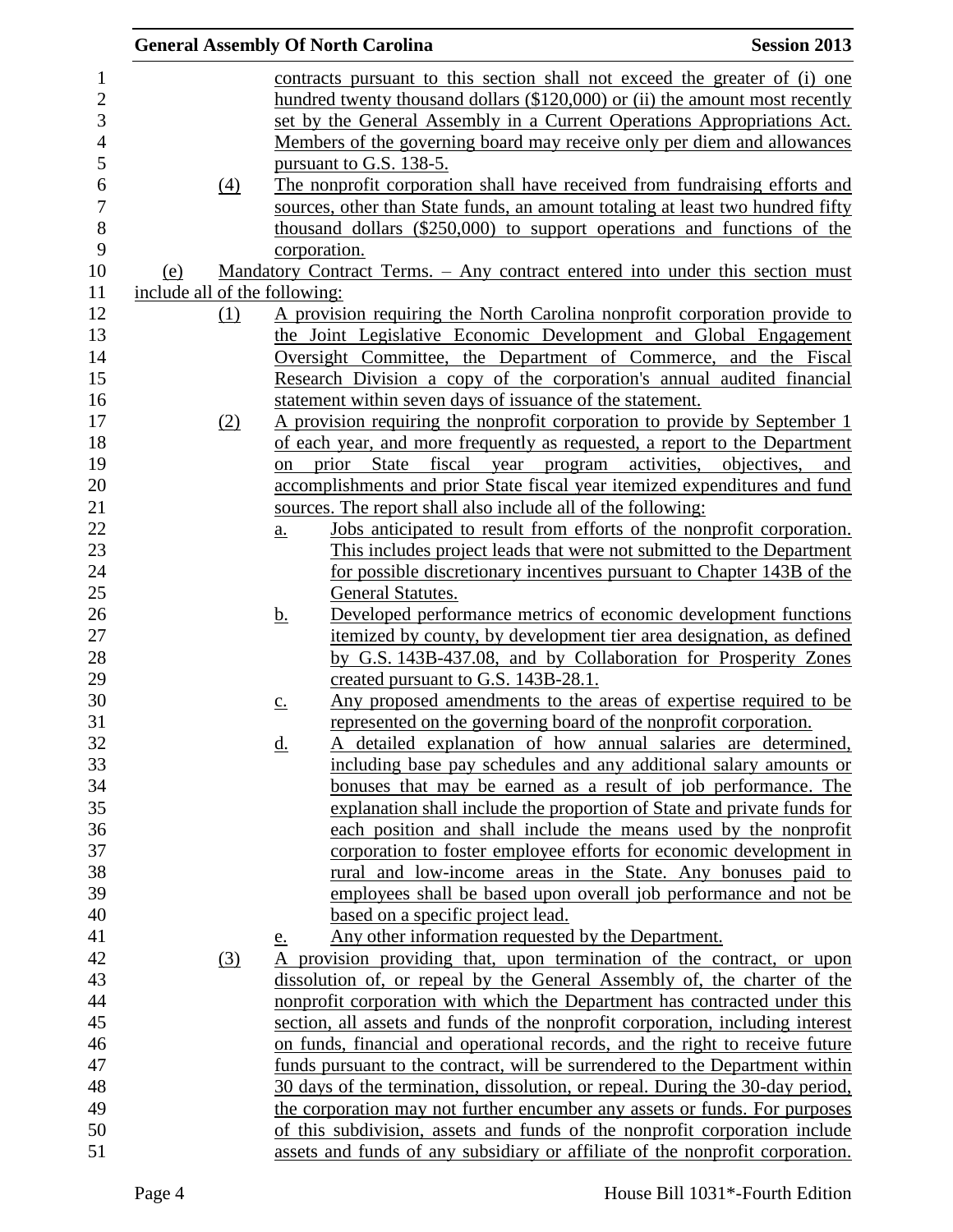|          | <b>General Assembly Of North Carolina</b>                                                     | <b>Session 2013</b> |
|----------|-----------------------------------------------------------------------------------------------|---------------------|
|          | An affiliate of the nonprofit corporation exists when both are directly or                    |                     |
|          | indirectly controlled by the same parent corporation or by the same or                        |                     |
|          | associated financial interests by stock ownership, interlocking directors, or                 |                     |
|          | by any other means whatsoever, whether the control is direct or through one                   |                     |
|          | or more subsidiary, affiliated, or controlled corporations.                                   |                     |
| $\Delta$ | A provision providing that the nonprofit corporation shall adopt and publish                  |                     |
|          | a resolution or policy containing a conflict of interest policy and gift policy               |                     |
|          | to guide actions by the governing board members, officers, and employees                      |                     |
|          | of the nonprofit corporation in the performance of their duties.                              |                     |
| (5)      | The conflict of interest policy required by subdivision (4) of this subsection                |                     |
|          | shall contain at a minimum the information in this subdivision. No subject                    |                     |
|          | person of the nonprofit corporation may take any official action or use the                   |                     |
|          | subject person's official position to profit in any manner the subject person,                |                     |
|          | the subject person's immediate family, a business with which the subject                      |                     |
|          | person or the subject person's immediate family has a business association,                   |                     |
|          | or a client of the subject person or the subject person's immediate family                    |                     |
|          | with whom the subject person, or the subject person's immediate family, has                   |                     |
|          | an existing business relationship. No subject person shall attempt to profit                  |                     |
|          | from a proposed project lead if the profit is greater than that which would be                |                     |
|          | realized by other persons living in the area where the project lead is located.               |                     |
|          | If the profit under this subdivision would be greater for the subject person                  |                     |
|          | than other persons living in the area where the project lead is located, not                  |                     |
|          | only shall the subject person abstain from voting on that issue, but once the                 |                     |
|          | conflict of interest is apparent, the subject person shall not discuss the                    |                     |
|          | project lead with any other subject person or representative of the                           |                     |
|          | Department except to state that a conflict of interest exists. Under this                     |                     |
|          | subdivision, a subject person is presumed to profit if the profit would be                    |                     |
|          | realized by the subject person, the subject person's immediate family, a                      |                     |
|          | business with which the subject person or the subject person's immediate                      |                     |
|          | family has a business association, or a client of the subject person or the                   |                     |
|          | subject person's immediate family with whom the subject person, or the                        |                     |
|          | subject person's immediate family, has an existing business relationship with                 |                     |
|          | a company that is the subject of a proposed project lead. No subject person,                  |                     |
|          | in contemplation of official action by the subject person, or in reliance on                  |                     |
|          | information that was made known to the subject person in the subject                          |                     |
|          | person's official capacity and that has not been made public, shall (i) acquire               |                     |
|          | a pecuniary interest in any property, transaction, or enterprise or gain any                  |                     |
|          | pecuniary benefit that may be affected by such information or official action                 |                     |
|          | or (ii) intentionally aid another to do any of the above acts. As used in this                |                     |
|          | subdivision, the following terms mean:                                                        |                     |
|          | Board. - The governing board of the nonprofit corporation with<br>a.                          |                     |
|          | which the Department contracts pursuant to this section.                                      |                     |
|          | <u>Board member. – A member of the board.</u><br><u>b.</u>                                    |                     |
|          | Business association. $- A$ director, employee, officer, or partner of a<br>$\underline{c}$ . |                     |
|          | business entity, or owner of more than ten percent $(10\%)$ interest in                       |                     |
|          | any business entity.                                                                          |                     |
|          | Subject person. $-$ A board member, officer, or employee of the<br><u>d.</u>                  |                     |
|          | nonprofit corporation.                                                                        |                     |
|          | Department. – The Department of Commerce.<br><u>e.</u>                                        |                     |
|          | f.<br>Immediate family. – Spouse, children, parents, brothers, and sisters.                   |                     |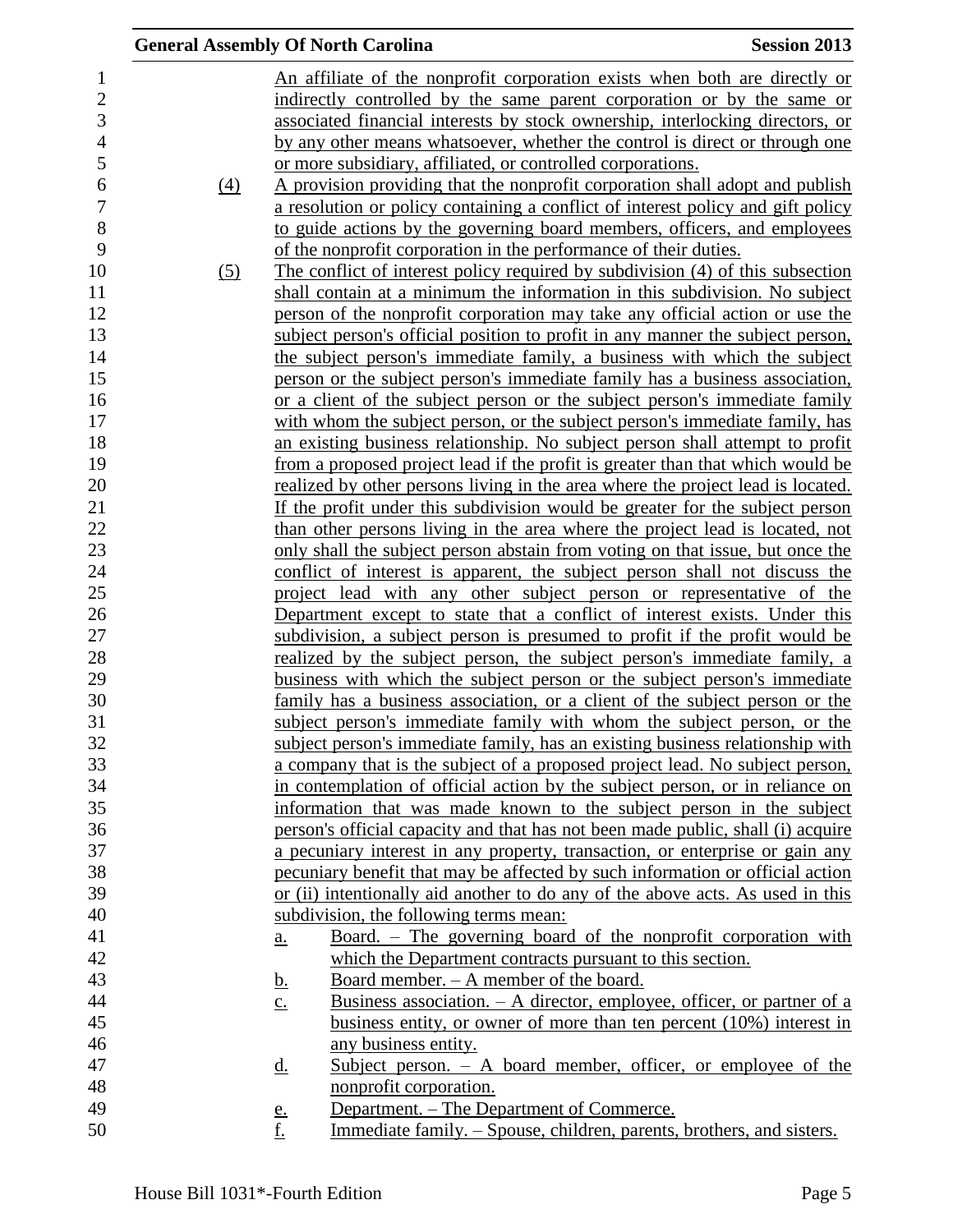| Official action. – Actions taken in connection with the subject<br>$\mathbf{1}$<br>$g_{\cdot}$<br>$\overline{2}$<br>person's duties, including, but not limited to, voting on matters before<br>3<br>the board, proposing or objecting to proposals for economic<br>$\overline{4}$<br>development actions by the Department, discussing economic<br>5<br>development matters with other subject persons or Department staff<br>6<br>in an effort to further the matter after the conflict of interest has been<br>$\overline{7}$<br>discovered, or taking actions in the course and scope of the position<br>$8\,$<br>as a subject person and actions leading to or resulting in profit.<br>9<br>Profit. – Receive monetary or economic gain or benefit, including an<br><u>h.</u><br>increase in value whether or not recognized by sale or trade.<br>The gift policy required by subdivision (4) of this subsection shall at a<br>$\underline{(6)}$<br>minimum prohibit an employee, officer, or member of the board of the<br>corporation from knowingly accepting a gift from a person whom the<br>employee, officer, or member of the board knows or has reason to know (i)<br>is seeking to do business of any kind in the State or (ii) has financial<br>interests that may be substantially and materially affected, in a manner<br>distinguishable from the public generally, by the performance or<br>nonperformance of official duties of the employee, officer, or member of the<br>board. This prohibition shall not apply to either of the following:<br>Gifts given to the employee, officer, or member of the board where<br>a.<br>the gift is food or beverages, transportation, lodging, entertainment or<br>related expenses associated with industry recruitment, promotion of<br>international trade, or the promotion of travel and tourism, and the<br>employee, officer, or member of the board is responsible for<br>conducting the business on behalf of the State, provided (i) the<br>26<br>employee, officer, or member of the board did not solicit the gift and<br>27<br>did not accept the gift in exchange for the performance or<br>28<br>nonperformance of corporate duties, and (ii) the employee, officer, or<br>29<br>member of the board reports electronically to the corporation within<br>30<br>30 days of receipt of the gift, including a description and value of the<br>31<br>gift and a description of how the gift contributed to industry<br>32<br>recruitment, promotion of international trade, or the promotion of<br>33<br>travel and tourism.<br>34<br>Gifts of personal property valued at less than one hundred dollars<br><u>b.</u><br>35<br>$($100.00)$ given to the employee, officer, or member of the board in<br>36<br>the commission of corporate duties if the gift is given as a personal<br>37<br>gift in another country as part of an overseas trade mission and the<br>38<br>giving and receiving of such personal gifts is considered a customary<br>39<br>protocol in the other country.<br>40<br>A provision providing that the nonprofit corporation maintain a record<br>(7)<br>41<br>containing the name of all persons who have contributed to the nonprofit<br>42<br>corporation, the date of each contribution, and the aggregate total of all<br>43<br>contributions to the nonprofit corporation. The nonprofit corporation shall<br>44<br>include the record in the report required to be filed with the Department<br>45<br>pursuant to subdivision (2) of subsection (e) of this section.<br>46<br>A provision requiring the nonprofit corporation to maintain separate<br>(8)<br>accounting records for and separate accounts for State and private funds and<br>prohibiting any commingling of State and private funds. Records and<br>accounts must be maintained according to generally accepted accounting |    | <b>General Assembly Of North Carolina</b> | <b>Session 2013</b> |
|----------------------------------------------------------------------------------------------------------------------------------------------------------------------------------------------------------------------------------------------------------------------------------------------------------------------------------------------------------------------------------------------------------------------------------------------------------------------------------------------------------------------------------------------------------------------------------------------------------------------------------------------------------------------------------------------------------------------------------------------------------------------------------------------------------------------------------------------------------------------------------------------------------------------------------------------------------------------------------------------------------------------------------------------------------------------------------------------------------------------------------------------------------------------------------------------------------------------------------------------------------------------------------------------------------------------------------------------------------------------------------------------------------------------------------------------------------------------------------------------------------------------------------------------------------------------------------------------------------------------------------------------------------------------------------------------------------------------------------------------------------------------------------------------------------------------------------------------------------------------------------------------------------------------------------------------------------------------------------------------------------------------------------------------------------------------------------------------------------------------------------------------------------------------------------------------------------------------------------------------------------------------------------------------------------------------------------------------------------------------------------------------------------------------------------------------------------------------------------------------------------------------------------------------------------------------------------------------------------------------------------------------------------------------------------------------------------------------------------------------------------------------------------------------------------------------------------------------------------------------------------------------------------------------------------------------------------------------------------------------------------------------------------------------------------------------------------------------------------------------------------------------------------------------------------------------------------------------------------------------------------------------------------------------------------------------------------------------------------------------------------------------------------------------------------------------------------------------------------------------------------------------------------------------------------------------------------------------------------------------------------------------------------------------------------------------------------------------------------------------------------------------------------------------------------------------------------------------------------------------------------------------------|----|-------------------------------------------|---------------------|
|                                                                                                                                                                                                                                                                                                                                                                                                                                                                                                                                                                                                                                                                                                                                                                                                                                                                                                                                                                                                                                                                                                                                                                                                                                                                                                                                                                                                                                                                                                                                                                                                                                                                                                                                                                                                                                                                                                                                                                                                                                                                                                                                                                                                                                                                                                                                                                                                                                                                                                                                                                                                                                                                                                                                                                                                                                                                                                                                                                                                                                                                                                                                                                                                                                                                                                                                                                                                                                                                                                                                                                                                                                                                                                                                                                                                                                                                                                    |    |                                           |                     |
|                                                                                                                                                                                                                                                                                                                                                                                                                                                                                                                                                                                                                                                                                                                                                                                                                                                                                                                                                                                                                                                                                                                                                                                                                                                                                                                                                                                                                                                                                                                                                                                                                                                                                                                                                                                                                                                                                                                                                                                                                                                                                                                                                                                                                                                                                                                                                                                                                                                                                                                                                                                                                                                                                                                                                                                                                                                                                                                                                                                                                                                                                                                                                                                                                                                                                                                                                                                                                                                                                                                                                                                                                                                                                                                                                                                                                                                                                                    |    |                                           |                     |
|                                                                                                                                                                                                                                                                                                                                                                                                                                                                                                                                                                                                                                                                                                                                                                                                                                                                                                                                                                                                                                                                                                                                                                                                                                                                                                                                                                                                                                                                                                                                                                                                                                                                                                                                                                                                                                                                                                                                                                                                                                                                                                                                                                                                                                                                                                                                                                                                                                                                                                                                                                                                                                                                                                                                                                                                                                                                                                                                                                                                                                                                                                                                                                                                                                                                                                                                                                                                                                                                                                                                                                                                                                                                                                                                                                                                                                                                                                    |    |                                           |                     |
|                                                                                                                                                                                                                                                                                                                                                                                                                                                                                                                                                                                                                                                                                                                                                                                                                                                                                                                                                                                                                                                                                                                                                                                                                                                                                                                                                                                                                                                                                                                                                                                                                                                                                                                                                                                                                                                                                                                                                                                                                                                                                                                                                                                                                                                                                                                                                                                                                                                                                                                                                                                                                                                                                                                                                                                                                                                                                                                                                                                                                                                                                                                                                                                                                                                                                                                                                                                                                                                                                                                                                                                                                                                                                                                                                                                                                                                                                                    |    |                                           |                     |
|                                                                                                                                                                                                                                                                                                                                                                                                                                                                                                                                                                                                                                                                                                                                                                                                                                                                                                                                                                                                                                                                                                                                                                                                                                                                                                                                                                                                                                                                                                                                                                                                                                                                                                                                                                                                                                                                                                                                                                                                                                                                                                                                                                                                                                                                                                                                                                                                                                                                                                                                                                                                                                                                                                                                                                                                                                                                                                                                                                                                                                                                                                                                                                                                                                                                                                                                                                                                                                                                                                                                                                                                                                                                                                                                                                                                                                                                                                    |    |                                           |                     |
|                                                                                                                                                                                                                                                                                                                                                                                                                                                                                                                                                                                                                                                                                                                                                                                                                                                                                                                                                                                                                                                                                                                                                                                                                                                                                                                                                                                                                                                                                                                                                                                                                                                                                                                                                                                                                                                                                                                                                                                                                                                                                                                                                                                                                                                                                                                                                                                                                                                                                                                                                                                                                                                                                                                                                                                                                                                                                                                                                                                                                                                                                                                                                                                                                                                                                                                                                                                                                                                                                                                                                                                                                                                                                                                                                                                                                                                                                                    |    |                                           |                     |
|                                                                                                                                                                                                                                                                                                                                                                                                                                                                                                                                                                                                                                                                                                                                                                                                                                                                                                                                                                                                                                                                                                                                                                                                                                                                                                                                                                                                                                                                                                                                                                                                                                                                                                                                                                                                                                                                                                                                                                                                                                                                                                                                                                                                                                                                                                                                                                                                                                                                                                                                                                                                                                                                                                                                                                                                                                                                                                                                                                                                                                                                                                                                                                                                                                                                                                                                                                                                                                                                                                                                                                                                                                                                                                                                                                                                                                                                                                    |    |                                           |                     |
|                                                                                                                                                                                                                                                                                                                                                                                                                                                                                                                                                                                                                                                                                                                                                                                                                                                                                                                                                                                                                                                                                                                                                                                                                                                                                                                                                                                                                                                                                                                                                                                                                                                                                                                                                                                                                                                                                                                                                                                                                                                                                                                                                                                                                                                                                                                                                                                                                                                                                                                                                                                                                                                                                                                                                                                                                                                                                                                                                                                                                                                                                                                                                                                                                                                                                                                                                                                                                                                                                                                                                                                                                                                                                                                                                                                                                                                                                                    |    |                                           |                     |
|                                                                                                                                                                                                                                                                                                                                                                                                                                                                                                                                                                                                                                                                                                                                                                                                                                                                                                                                                                                                                                                                                                                                                                                                                                                                                                                                                                                                                                                                                                                                                                                                                                                                                                                                                                                                                                                                                                                                                                                                                                                                                                                                                                                                                                                                                                                                                                                                                                                                                                                                                                                                                                                                                                                                                                                                                                                                                                                                                                                                                                                                                                                                                                                                                                                                                                                                                                                                                                                                                                                                                                                                                                                                                                                                                                                                                                                                                                    |    |                                           |                     |
|                                                                                                                                                                                                                                                                                                                                                                                                                                                                                                                                                                                                                                                                                                                                                                                                                                                                                                                                                                                                                                                                                                                                                                                                                                                                                                                                                                                                                                                                                                                                                                                                                                                                                                                                                                                                                                                                                                                                                                                                                                                                                                                                                                                                                                                                                                                                                                                                                                                                                                                                                                                                                                                                                                                                                                                                                                                                                                                                                                                                                                                                                                                                                                                                                                                                                                                                                                                                                                                                                                                                                                                                                                                                                                                                                                                                                                                                                                    | 10 |                                           |                     |
|                                                                                                                                                                                                                                                                                                                                                                                                                                                                                                                                                                                                                                                                                                                                                                                                                                                                                                                                                                                                                                                                                                                                                                                                                                                                                                                                                                                                                                                                                                                                                                                                                                                                                                                                                                                                                                                                                                                                                                                                                                                                                                                                                                                                                                                                                                                                                                                                                                                                                                                                                                                                                                                                                                                                                                                                                                                                                                                                                                                                                                                                                                                                                                                                                                                                                                                                                                                                                                                                                                                                                                                                                                                                                                                                                                                                                                                                                                    | 11 |                                           |                     |
|                                                                                                                                                                                                                                                                                                                                                                                                                                                                                                                                                                                                                                                                                                                                                                                                                                                                                                                                                                                                                                                                                                                                                                                                                                                                                                                                                                                                                                                                                                                                                                                                                                                                                                                                                                                                                                                                                                                                                                                                                                                                                                                                                                                                                                                                                                                                                                                                                                                                                                                                                                                                                                                                                                                                                                                                                                                                                                                                                                                                                                                                                                                                                                                                                                                                                                                                                                                                                                                                                                                                                                                                                                                                                                                                                                                                                                                                                                    | 12 |                                           |                     |
|                                                                                                                                                                                                                                                                                                                                                                                                                                                                                                                                                                                                                                                                                                                                                                                                                                                                                                                                                                                                                                                                                                                                                                                                                                                                                                                                                                                                                                                                                                                                                                                                                                                                                                                                                                                                                                                                                                                                                                                                                                                                                                                                                                                                                                                                                                                                                                                                                                                                                                                                                                                                                                                                                                                                                                                                                                                                                                                                                                                                                                                                                                                                                                                                                                                                                                                                                                                                                                                                                                                                                                                                                                                                                                                                                                                                                                                                                                    | 13 |                                           |                     |
|                                                                                                                                                                                                                                                                                                                                                                                                                                                                                                                                                                                                                                                                                                                                                                                                                                                                                                                                                                                                                                                                                                                                                                                                                                                                                                                                                                                                                                                                                                                                                                                                                                                                                                                                                                                                                                                                                                                                                                                                                                                                                                                                                                                                                                                                                                                                                                                                                                                                                                                                                                                                                                                                                                                                                                                                                                                                                                                                                                                                                                                                                                                                                                                                                                                                                                                                                                                                                                                                                                                                                                                                                                                                                                                                                                                                                                                                                                    | 14 |                                           |                     |
|                                                                                                                                                                                                                                                                                                                                                                                                                                                                                                                                                                                                                                                                                                                                                                                                                                                                                                                                                                                                                                                                                                                                                                                                                                                                                                                                                                                                                                                                                                                                                                                                                                                                                                                                                                                                                                                                                                                                                                                                                                                                                                                                                                                                                                                                                                                                                                                                                                                                                                                                                                                                                                                                                                                                                                                                                                                                                                                                                                                                                                                                                                                                                                                                                                                                                                                                                                                                                                                                                                                                                                                                                                                                                                                                                                                                                                                                                                    | 15 |                                           |                     |
|                                                                                                                                                                                                                                                                                                                                                                                                                                                                                                                                                                                                                                                                                                                                                                                                                                                                                                                                                                                                                                                                                                                                                                                                                                                                                                                                                                                                                                                                                                                                                                                                                                                                                                                                                                                                                                                                                                                                                                                                                                                                                                                                                                                                                                                                                                                                                                                                                                                                                                                                                                                                                                                                                                                                                                                                                                                                                                                                                                                                                                                                                                                                                                                                                                                                                                                                                                                                                                                                                                                                                                                                                                                                                                                                                                                                                                                                                                    | 16 |                                           |                     |
|                                                                                                                                                                                                                                                                                                                                                                                                                                                                                                                                                                                                                                                                                                                                                                                                                                                                                                                                                                                                                                                                                                                                                                                                                                                                                                                                                                                                                                                                                                                                                                                                                                                                                                                                                                                                                                                                                                                                                                                                                                                                                                                                                                                                                                                                                                                                                                                                                                                                                                                                                                                                                                                                                                                                                                                                                                                                                                                                                                                                                                                                                                                                                                                                                                                                                                                                                                                                                                                                                                                                                                                                                                                                                                                                                                                                                                                                                                    | 17 |                                           |                     |
|                                                                                                                                                                                                                                                                                                                                                                                                                                                                                                                                                                                                                                                                                                                                                                                                                                                                                                                                                                                                                                                                                                                                                                                                                                                                                                                                                                                                                                                                                                                                                                                                                                                                                                                                                                                                                                                                                                                                                                                                                                                                                                                                                                                                                                                                                                                                                                                                                                                                                                                                                                                                                                                                                                                                                                                                                                                                                                                                                                                                                                                                                                                                                                                                                                                                                                                                                                                                                                                                                                                                                                                                                                                                                                                                                                                                                                                                                                    | 18 |                                           |                     |
|                                                                                                                                                                                                                                                                                                                                                                                                                                                                                                                                                                                                                                                                                                                                                                                                                                                                                                                                                                                                                                                                                                                                                                                                                                                                                                                                                                                                                                                                                                                                                                                                                                                                                                                                                                                                                                                                                                                                                                                                                                                                                                                                                                                                                                                                                                                                                                                                                                                                                                                                                                                                                                                                                                                                                                                                                                                                                                                                                                                                                                                                                                                                                                                                                                                                                                                                                                                                                                                                                                                                                                                                                                                                                                                                                                                                                                                                                                    | 19 |                                           |                     |
|                                                                                                                                                                                                                                                                                                                                                                                                                                                                                                                                                                                                                                                                                                                                                                                                                                                                                                                                                                                                                                                                                                                                                                                                                                                                                                                                                                                                                                                                                                                                                                                                                                                                                                                                                                                                                                                                                                                                                                                                                                                                                                                                                                                                                                                                                                                                                                                                                                                                                                                                                                                                                                                                                                                                                                                                                                                                                                                                                                                                                                                                                                                                                                                                                                                                                                                                                                                                                                                                                                                                                                                                                                                                                                                                                                                                                                                                                                    | 20 |                                           |                     |
|                                                                                                                                                                                                                                                                                                                                                                                                                                                                                                                                                                                                                                                                                                                                                                                                                                                                                                                                                                                                                                                                                                                                                                                                                                                                                                                                                                                                                                                                                                                                                                                                                                                                                                                                                                                                                                                                                                                                                                                                                                                                                                                                                                                                                                                                                                                                                                                                                                                                                                                                                                                                                                                                                                                                                                                                                                                                                                                                                                                                                                                                                                                                                                                                                                                                                                                                                                                                                                                                                                                                                                                                                                                                                                                                                                                                                                                                                                    | 21 |                                           |                     |
|                                                                                                                                                                                                                                                                                                                                                                                                                                                                                                                                                                                                                                                                                                                                                                                                                                                                                                                                                                                                                                                                                                                                                                                                                                                                                                                                                                                                                                                                                                                                                                                                                                                                                                                                                                                                                                                                                                                                                                                                                                                                                                                                                                                                                                                                                                                                                                                                                                                                                                                                                                                                                                                                                                                                                                                                                                                                                                                                                                                                                                                                                                                                                                                                                                                                                                                                                                                                                                                                                                                                                                                                                                                                                                                                                                                                                                                                                                    | 22 |                                           |                     |
|                                                                                                                                                                                                                                                                                                                                                                                                                                                                                                                                                                                                                                                                                                                                                                                                                                                                                                                                                                                                                                                                                                                                                                                                                                                                                                                                                                                                                                                                                                                                                                                                                                                                                                                                                                                                                                                                                                                                                                                                                                                                                                                                                                                                                                                                                                                                                                                                                                                                                                                                                                                                                                                                                                                                                                                                                                                                                                                                                                                                                                                                                                                                                                                                                                                                                                                                                                                                                                                                                                                                                                                                                                                                                                                                                                                                                                                                                                    | 23 |                                           |                     |
|                                                                                                                                                                                                                                                                                                                                                                                                                                                                                                                                                                                                                                                                                                                                                                                                                                                                                                                                                                                                                                                                                                                                                                                                                                                                                                                                                                                                                                                                                                                                                                                                                                                                                                                                                                                                                                                                                                                                                                                                                                                                                                                                                                                                                                                                                                                                                                                                                                                                                                                                                                                                                                                                                                                                                                                                                                                                                                                                                                                                                                                                                                                                                                                                                                                                                                                                                                                                                                                                                                                                                                                                                                                                                                                                                                                                                                                                                                    | 24 |                                           |                     |
|                                                                                                                                                                                                                                                                                                                                                                                                                                                                                                                                                                                                                                                                                                                                                                                                                                                                                                                                                                                                                                                                                                                                                                                                                                                                                                                                                                                                                                                                                                                                                                                                                                                                                                                                                                                                                                                                                                                                                                                                                                                                                                                                                                                                                                                                                                                                                                                                                                                                                                                                                                                                                                                                                                                                                                                                                                                                                                                                                                                                                                                                                                                                                                                                                                                                                                                                                                                                                                                                                                                                                                                                                                                                                                                                                                                                                                                                                                    | 25 |                                           |                     |
|                                                                                                                                                                                                                                                                                                                                                                                                                                                                                                                                                                                                                                                                                                                                                                                                                                                                                                                                                                                                                                                                                                                                                                                                                                                                                                                                                                                                                                                                                                                                                                                                                                                                                                                                                                                                                                                                                                                                                                                                                                                                                                                                                                                                                                                                                                                                                                                                                                                                                                                                                                                                                                                                                                                                                                                                                                                                                                                                                                                                                                                                                                                                                                                                                                                                                                                                                                                                                                                                                                                                                                                                                                                                                                                                                                                                                                                                                                    |    |                                           |                     |
|                                                                                                                                                                                                                                                                                                                                                                                                                                                                                                                                                                                                                                                                                                                                                                                                                                                                                                                                                                                                                                                                                                                                                                                                                                                                                                                                                                                                                                                                                                                                                                                                                                                                                                                                                                                                                                                                                                                                                                                                                                                                                                                                                                                                                                                                                                                                                                                                                                                                                                                                                                                                                                                                                                                                                                                                                                                                                                                                                                                                                                                                                                                                                                                                                                                                                                                                                                                                                                                                                                                                                                                                                                                                                                                                                                                                                                                                                                    |    |                                           |                     |
|                                                                                                                                                                                                                                                                                                                                                                                                                                                                                                                                                                                                                                                                                                                                                                                                                                                                                                                                                                                                                                                                                                                                                                                                                                                                                                                                                                                                                                                                                                                                                                                                                                                                                                                                                                                                                                                                                                                                                                                                                                                                                                                                                                                                                                                                                                                                                                                                                                                                                                                                                                                                                                                                                                                                                                                                                                                                                                                                                                                                                                                                                                                                                                                                                                                                                                                                                                                                                                                                                                                                                                                                                                                                                                                                                                                                                                                                                                    |    |                                           |                     |
|                                                                                                                                                                                                                                                                                                                                                                                                                                                                                                                                                                                                                                                                                                                                                                                                                                                                                                                                                                                                                                                                                                                                                                                                                                                                                                                                                                                                                                                                                                                                                                                                                                                                                                                                                                                                                                                                                                                                                                                                                                                                                                                                                                                                                                                                                                                                                                                                                                                                                                                                                                                                                                                                                                                                                                                                                                                                                                                                                                                                                                                                                                                                                                                                                                                                                                                                                                                                                                                                                                                                                                                                                                                                                                                                                                                                                                                                                                    |    |                                           |                     |
|                                                                                                                                                                                                                                                                                                                                                                                                                                                                                                                                                                                                                                                                                                                                                                                                                                                                                                                                                                                                                                                                                                                                                                                                                                                                                                                                                                                                                                                                                                                                                                                                                                                                                                                                                                                                                                                                                                                                                                                                                                                                                                                                                                                                                                                                                                                                                                                                                                                                                                                                                                                                                                                                                                                                                                                                                                                                                                                                                                                                                                                                                                                                                                                                                                                                                                                                                                                                                                                                                                                                                                                                                                                                                                                                                                                                                                                                                                    |    |                                           |                     |
|                                                                                                                                                                                                                                                                                                                                                                                                                                                                                                                                                                                                                                                                                                                                                                                                                                                                                                                                                                                                                                                                                                                                                                                                                                                                                                                                                                                                                                                                                                                                                                                                                                                                                                                                                                                                                                                                                                                                                                                                                                                                                                                                                                                                                                                                                                                                                                                                                                                                                                                                                                                                                                                                                                                                                                                                                                                                                                                                                                                                                                                                                                                                                                                                                                                                                                                                                                                                                                                                                                                                                                                                                                                                                                                                                                                                                                                                                                    |    |                                           |                     |
|                                                                                                                                                                                                                                                                                                                                                                                                                                                                                                                                                                                                                                                                                                                                                                                                                                                                                                                                                                                                                                                                                                                                                                                                                                                                                                                                                                                                                                                                                                                                                                                                                                                                                                                                                                                                                                                                                                                                                                                                                                                                                                                                                                                                                                                                                                                                                                                                                                                                                                                                                                                                                                                                                                                                                                                                                                                                                                                                                                                                                                                                                                                                                                                                                                                                                                                                                                                                                                                                                                                                                                                                                                                                                                                                                                                                                                                                                                    |    |                                           |                     |
|                                                                                                                                                                                                                                                                                                                                                                                                                                                                                                                                                                                                                                                                                                                                                                                                                                                                                                                                                                                                                                                                                                                                                                                                                                                                                                                                                                                                                                                                                                                                                                                                                                                                                                                                                                                                                                                                                                                                                                                                                                                                                                                                                                                                                                                                                                                                                                                                                                                                                                                                                                                                                                                                                                                                                                                                                                                                                                                                                                                                                                                                                                                                                                                                                                                                                                                                                                                                                                                                                                                                                                                                                                                                                                                                                                                                                                                                                                    |    |                                           |                     |
|                                                                                                                                                                                                                                                                                                                                                                                                                                                                                                                                                                                                                                                                                                                                                                                                                                                                                                                                                                                                                                                                                                                                                                                                                                                                                                                                                                                                                                                                                                                                                                                                                                                                                                                                                                                                                                                                                                                                                                                                                                                                                                                                                                                                                                                                                                                                                                                                                                                                                                                                                                                                                                                                                                                                                                                                                                                                                                                                                                                                                                                                                                                                                                                                                                                                                                                                                                                                                                                                                                                                                                                                                                                                                                                                                                                                                                                                                                    |    |                                           |                     |
|                                                                                                                                                                                                                                                                                                                                                                                                                                                                                                                                                                                                                                                                                                                                                                                                                                                                                                                                                                                                                                                                                                                                                                                                                                                                                                                                                                                                                                                                                                                                                                                                                                                                                                                                                                                                                                                                                                                                                                                                                                                                                                                                                                                                                                                                                                                                                                                                                                                                                                                                                                                                                                                                                                                                                                                                                                                                                                                                                                                                                                                                                                                                                                                                                                                                                                                                                                                                                                                                                                                                                                                                                                                                                                                                                                                                                                                                                                    |    |                                           |                     |
|                                                                                                                                                                                                                                                                                                                                                                                                                                                                                                                                                                                                                                                                                                                                                                                                                                                                                                                                                                                                                                                                                                                                                                                                                                                                                                                                                                                                                                                                                                                                                                                                                                                                                                                                                                                                                                                                                                                                                                                                                                                                                                                                                                                                                                                                                                                                                                                                                                                                                                                                                                                                                                                                                                                                                                                                                                                                                                                                                                                                                                                                                                                                                                                                                                                                                                                                                                                                                                                                                                                                                                                                                                                                                                                                                                                                                                                                                                    |    |                                           |                     |
|                                                                                                                                                                                                                                                                                                                                                                                                                                                                                                                                                                                                                                                                                                                                                                                                                                                                                                                                                                                                                                                                                                                                                                                                                                                                                                                                                                                                                                                                                                                                                                                                                                                                                                                                                                                                                                                                                                                                                                                                                                                                                                                                                                                                                                                                                                                                                                                                                                                                                                                                                                                                                                                                                                                                                                                                                                                                                                                                                                                                                                                                                                                                                                                                                                                                                                                                                                                                                                                                                                                                                                                                                                                                                                                                                                                                                                                                                                    |    |                                           |                     |
|                                                                                                                                                                                                                                                                                                                                                                                                                                                                                                                                                                                                                                                                                                                                                                                                                                                                                                                                                                                                                                                                                                                                                                                                                                                                                                                                                                                                                                                                                                                                                                                                                                                                                                                                                                                                                                                                                                                                                                                                                                                                                                                                                                                                                                                                                                                                                                                                                                                                                                                                                                                                                                                                                                                                                                                                                                                                                                                                                                                                                                                                                                                                                                                                                                                                                                                                                                                                                                                                                                                                                                                                                                                                                                                                                                                                                                                                                                    |    |                                           |                     |
|                                                                                                                                                                                                                                                                                                                                                                                                                                                                                                                                                                                                                                                                                                                                                                                                                                                                                                                                                                                                                                                                                                                                                                                                                                                                                                                                                                                                                                                                                                                                                                                                                                                                                                                                                                                                                                                                                                                                                                                                                                                                                                                                                                                                                                                                                                                                                                                                                                                                                                                                                                                                                                                                                                                                                                                                                                                                                                                                                                                                                                                                                                                                                                                                                                                                                                                                                                                                                                                                                                                                                                                                                                                                                                                                                                                                                                                                                                    |    |                                           |                     |
|                                                                                                                                                                                                                                                                                                                                                                                                                                                                                                                                                                                                                                                                                                                                                                                                                                                                                                                                                                                                                                                                                                                                                                                                                                                                                                                                                                                                                                                                                                                                                                                                                                                                                                                                                                                                                                                                                                                                                                                                                                                                                                                                                                                                                                                                                                                                                                                                                                                                                                                                                                                                                                                                                                                                                                                                                                                                                                                                                                                                                                                                                                                                                                                                                                                                                                                                                                                                                                                                                                                                                                                                                                                                                                                                                                                                                                                                                                    |    |                                           |                     |
|                                                                                                                                                                                                                                                                                                                                                                                                                                                                                                                                                                                                                                                                                                                                                                                                                                                                                                                                                                                                                                                                                                                                                                                                                                                                                                                                                                                                                                                                                                                                                                                                                                                                                                                                                                                                                                                                                                                                                                                                                                                                                                                                                                                                                                                                                                                                                                                                                                                                                                                                                                                                                                                                                                                                                                                                                                                                                                                                                                                                                                                                                                                                                                                                                                                                                                                                                                                                                                                                                                                                                                                                                                                                                                                                                                                                                                                                                                    |    |                                           |                     |
|                                                                                                                                                                                                                                                                                                                                                                                                                                                                                                                                                                                                                                                                                                                                                                                                                                                                                                                                                                                                                                                                                                                                                                                                                                                                                                                                                                                                                                                                                                                                                                                                                                                                                                                                                                                                                                                                                                                                                                                                                                                                                                                                                                                                                                                                                                                                                                                                                                                                                                                                                                                                                                                                                                                                                                                                                                                                                                                                                                                                                                                                                                                                                                                                                                                                                                                                                                                                                                                                                                                                                                                                                                                                                                                                                                                                                                                                                                    |    |                                           |                     |
|                                                                                                                                                                                                                                                                                                                                                                                                                                                                                                                                                                                                                                                                                                                                                                                                                                                                                                                                                                                                                                                                                                                                                                                                                                                                                                                                                                                                                                                                                                                                                                                                                                                                                                                                                                                                                                                                                                                                                                                                                                                                                                                                                                                                                                                                                                                                                                                                                                                                                                                                                                                                                                                                                                                                                                                                                                                                                                                                                                                                                                                                                                                                                                                                                                                                                                                                                                                                                                                                                                                                                                                                                                                                                                                                                                                                                                                                                                    |    |                                           |                     |
|                                                                                                                                                                                                                                                                                                                                                                                                                                                                                                                                                                                                                                                                                                                                                                                                                                                                                                                                                                                                                                                                                                                                                                                                                                                                                                                                                                                                                                                                                                                                                                                                                                                                                                                                                                                                                                                                                                                                                                                                                                                                                                                                                                                                                                                                                                                                                                                                                                                                                                                                                                                                                                                                                                                                                                                                                                                                                                                                                                                                                                                                                                                                                                                                                                                                                                                                                                                                                                                                                                                                                                                                                                                                                                                                                                                                                                                                                                    |    |                                           |                     |
|                                                                                                                                                                                                                                                                                                                                                                                                                                                                                                                                                                                                                                                                                                                                                                                                                                                                                                                                                                                                                                                                                                                                                                                                                                                                                                                                                                                                                                                                                                                                                                                                                                                                                                                                                                                                                                                                                                                                                                                                                                                                                                                                                                                                                                                                                                                                                                                                                                                                                                                                                                                                                                                                                                                                                                                                                                                                                                                                                                                                                                                                                                                                                                                                                                                                                                                                                                                                                                                                                                                                                                                                                                                                                                                                                                                                                                                                                                    |    |                                           |                     |
|                                                                                                                                                                                                                                                                                                                                                                                                                                                                                                                                                                                                                                                                                                                                                                                                                                                                                                                                                                                                                                                                                                                                                                                                                                                                                                                                                                                                                                                                                                                                                                                                                                                                                                                                                                                                                                                                                                                                                                                                                                                                                                                                                                                                                                                                                                                                                                                                                                                                                                                                                                                                                                                                                                                                                                                                                                                                                                                                                                                                                                                                                                                                                                                                                                                                                                                                                                                                                                                                                                                                                                                                                                                                                                                                                                                                                                                                                                    | 47 |                                           |                     |
|                                                                                                                                                                                                                                                                                                                                                                                                                                                                                                                                                                                                                                                                                                                                                                                                                                                                                                                                                                                                                                                                                                                                                                                                                                                                                                                                                                                                                                                                                                                                                                                                                                                                                                                                                                                                                                                                                                                                                                                                                                                                                                                                                                                                                                                                                                                                                                                                                                                                                                                                                                                                                                                                                                                                                                                                                                                                                                                                                                                                                                                                                                                                                                                                                                                                                                                                                                                                                                                                                                                                                                                                                                                                                                                                                                                                                                                                                                    | 48 |                                           |                     |
|                                                                                                                                                                                                                                                                                                                                                                                                                                                                                                                                                                                                                                                                                                                                                                                                                                                                                                                                                                                                                                                                                                                                                                                                                                                                                                                                                                                                                                                                                                                                                                                                                                                                                                                                                                                                                                                                                                                                                                                                                                                                                                                                                                                                                                                                                                                                                                                                                                                                                                                                                                                                                                                                                                                                                                                                                                                                                                                                                                                                                                                                                                                                                                                                                                                                                                                                                                                                                                                                                                                                                                                                                                                                                                                                                                                                                                                                                                    | 49 |                                           |                     |
|                                                                                                                                                                                                                                                                                                                                                                                                                                                                                                                                                                                                                                                                                                                                                                                                                                                                                                                                                                                                                                                                                                                                                                                                                                                                                                                                                                                                                                                                                                                                                                                                                                                                                                                                                                                                                                                                                                                                                                                                                                                                                                                                                                                                                                                                                                                                                                                                                                                                                                                                                                                                                                                                                                                                                                                                                                                                                                                                                                                                                                                                                                                                                                                                                                                                                                                                                                                                                                                                                                                                                                                                                                                                                                                                                                                                                                                                                                    | 50 | principles.                               |                     |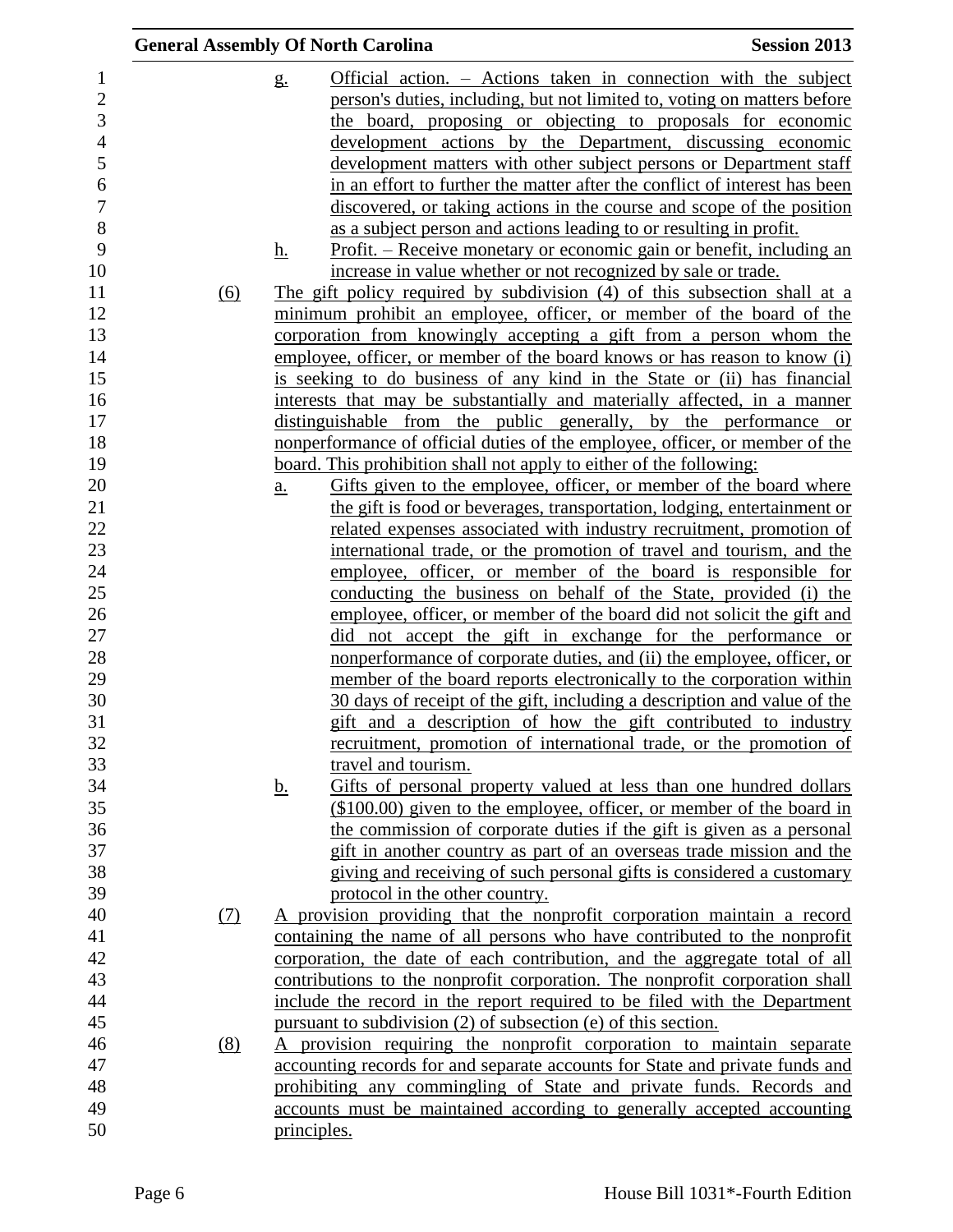|            |      | <b>General Assembly Of North Carolina</b><br><b>Session 2013</b>                     |  |
|------------|------|--------------------------------------------------------------------------------------|--|
| <u>(9)</u> |      | A provision stating that the nonprofit corporation will not engage in the            |  |
|            |      | awarding of grants of the public or private funds of the nonprofit                   |  |
|            |      | corporation.                                                                         |  |
|            | (10) | A provision limiting the term of the contract to no more than five years. The        |  |
|            |      | term of the contract may be extended in one-year increments up to four               |  |
|            |      | times after no less than four-fifths of the original contract term has passed. A     |  |
|            |      | contract extension may not extend the remaining term of the contract,                |  |
|            |      | including the term of the extension, to more than two years. Nothing in this         |  |
|            |      | subdivision shall be construed as a prohibition against entering into a new          |  |
|            |      | contract with the nonprofit corporation.                                             |  |
|            | (11) | A provision prohibiting the use of State funds for the severance pay of the          |  |
|            |      | chief executive officer and other officers of the nonprofit corporation and          |  |
|            |      | otherwise limiting the severance pay from funds other than State funds to no         |  |
|            |      | more than the lesser of the following:                                               |  |
|            |      | The salary limitation contained in subdivision $(3)$ of subsection $(d)$ of<br>a.    |  |
|            |      | this section.                                                                        |  |
|            |      | The salary limitation contained in subdivision (3) of subsection (d) of<br><u>b.</u> |  |
|            |      | this section multiplied by a fraction, the numerator of which is the                 |  |
|            |      | number of whole years the chief officer has been chief officer of the                |  |
|            |      | corporation and the denominator of which is four.                                    |  |
|            | (12) | A provision requiring annual certification by the nonprofit corporation that it      |  |
|            |      | is in compliance with the following:                                                 |  |
|            |      | The requirements of Chapter 55A of the General Statutes.<br><u>a.</u>                |  |
|            |      | The requirements of each of the provisions listed in subsection (e) of<br><u>b.</u>  |  |
|            |      | this section. For any provision in this subsection that the nonprofit                |  |
|            |      | corporation did not comply with, the corporation shall provide a                     |  |
|            |      | detailed explanation of the circumstances and time of the                            |  |
|            |      | noncompliance.                                                                       |  |
|            | (13) | A provision requiring the nonprofit corporation to comply with and perform           |  |
|            |      | the duties set out in G.S. 143B-434.2 in the event the Department contracts          |  |
|            |      | with the nonprofit corporation to promote and market tourism.                        |  |
|            | (14) | A provision requiring the nonprofit corporation to receive from fund-raising         |  |
|            |      | efforts and sources other than State funds an amount totaling at least five          |  |
|            |      | million seven hundred fifty thousand dollars (\$5,750,000) during the term of        |  |
|            |      | the contract to support operations and functions of the corporation. The             |  |
|            |      | corporation shall raise at least seven hundred fifty thousand dollars                |  |
|            |      | (\$750,000) during the first year of the term of the contract and shall raise at     |  |
|            |      | least one million two hundred fifty thousand dollars (\$1,250,000) during            |  |
|            |      | each subsequent year of the term of the contract. Amounts raised prior to            |  |
|            |      | entering the contract or during a year preceding the current year of the             |  |
|            |      | contract shall not apply to the amount required to be raised during the              |  |
|            |      | current year.                                                                        |  |
|            | (15) | A provision that the limitation of G.S. 143C-6-8 applies.                            |  |
|            | (16) | For any entity reported pursuant to subdivision (6) of subsection (f) of this        |  |
|            |      | section for a gift, contribution, or item or service of value for which fair         |  |
|            |      | market value exceeds one thousand dollars (\$1,000) and was not paid, a              |  |
|            |      | provision requiring the nonprofit corporation to publish within seven days of        |  |
|            |      | the award: (i) the entity, (ii) the fair market value and description of that        |  |
|            |      | which was received from the entity by the nonprofit corporation or the               |  |
|            |      | affiliate entity of the corporation, and (iii) the date and amount of the award      |  |
|            |      | to the entity. This publication requirement is satisfied if the Department           |  |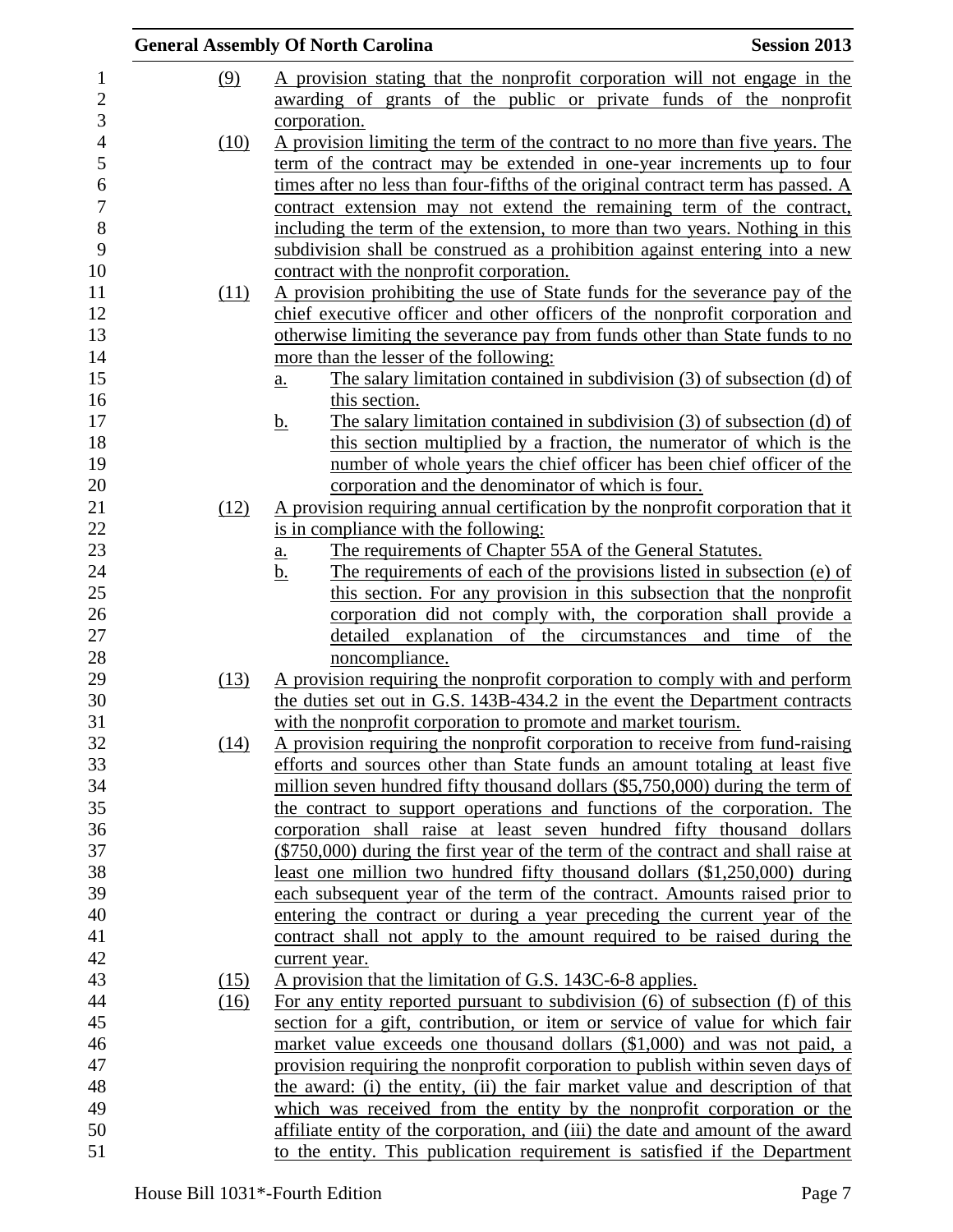|                  |               |                   | <b>General Assembly Of North Carolina</b>                                                                                                                                                         | <b>Session 2013</b> |
|------------------|---------------|-------------------|---------------------------------------------------------------------------------------------------------------------------------------------------------------------------------------------------|---------------------|
| $\mathbf{1}$     |               |                   | publishes the information required in this subdivision within seven days of                                                                                                                       |                     |
| $\overline{2}$   |               |                   | the award either separately or as part of a press release concerning the                                                                                                                          |                     |
| 3                |               |                   | award.                                                                                                                                                                                            |                     |
| $\overline{4}$   | (f)           |                   | Report. – By September 30 of each year, and more frequently as requested, the                                                                                                                     |                     |
| $\mathfrak s$    |               |                   | Department shall submit a report to the Joint Legislative Commission on Governmental                                                                                                              |                     |
| 6                |               |                   | Operations, the Joint Legislative Economic Development and Global Engagement Oversight                                                                                                            |                     |
| $\boldsymbol{7}$ |               |                   | Committee, and the Fiscal Research Division on any performance for which the Department                                                                                                           |                     |
| 8                |               |                   | has contracted pursuant to this section. The report shall contain, at a minimum, each of the                                                                                                      |                     |
| 9                | following:    |                   |                                                                                                                                                                                                   |                     |
| 10               |               | <u>(1)</u>        | A copy of the most recent report required by the Department pursuant to                                                                                                                           |                     |
| 11               |               |                   | subdivision $(2)$ of subsection $(e)$ of this section.                                                                                                                                            |                     |
| 12               |               | (2)               | <u>An executive summary of the report required by subdivision (1) of this</u>                                                                                                                     |                     |
| 13               |               |                   | subsection.                                                                                                                                                                                       |                     |
| 14               |               | (3)               | A listing of each entity referred to the Department by a North Carolina                                                                                                                           |                     |
| 15               |               |                   | nonprofit corporation with which the Department contracts pursuant to this                                                                                                                        |                     |
| 16<br>17         |               |                   | section and any other information the Secretary determines is necessary or<br>that is specifically requested in writing.                                                                          |                     |
| 18               |               | $\left(4\right)$  | An explanation of the response by the Department to any notifications of                                                                                                                          |                     |
| 19               |               |                   | noncompliance submitted to the Department by the nonprofit corporation, as                                                                                                                        |                     |
| 20               |               |                   | required by G.S. 143B-431A(e), including actions taken by the Department                                                                                                                          |                     |
| 21               |               |                   | to prevent repeat or similar instances of noncompliance.                                                                                                                                          |                     |
| 22               |               | (5)               | For each activity in which the Secretary of Commerce solicits funds for the                                                                                                                       |                     |
| 23               |               |                   | corporation, as permitted by subsection (i) of this section, a listing of each                                                                                                                    |                     |
| 24               |               |                   | activity, including the date and the name of each person or entity from whom                                                                                                                      |                     |
| 25               |               |                   | funds were solicited.                                                                                                                                                                             |                     |
| 26               |               | $\underline{(6)}$ | If the nonprofit corporation or any affiliated entity of the corporation has                                                                                                                      |                     |
| 27               |               |                   | received, directly or indirectly, any gift, contribution, or item or service of                                                                                                                   |                     |
| 28               |               |                   | value for which fair market value was not paid and if an entity making the                                                                                                                        |                     |
| 29               |               |                   | gift or contribution receives an award, a list of the entity and the amount of                                                                                                                    |                     |
| 30               |               |                   | the award.                                                                                                                                                                                        |                     |
| 31               | (g)           |                   | Public Funds. - A North Carolina nonprofit corporation with which the Department                                                                                                                  |                     |
| 32               |               |                   | contracts pursuant to this section shall comply with the requirements provided in this                                                                                                            |                     |
| 33               |               |                   | subsection regarding the use of State funds.                                                                                                                                                      |                     |
| 34               |               | (1)               | Interest earned on State funds after receipt of the funds by the nonprofit                                                                                                                        |                     |
| 35               |               |                   | corporation shall be used for the same purposes for which the principal was                                                                                                                       |                     |
| 36               |               |                   | to be used.                                                                                                                                                                                       |                     |
| 37               |               | (2)               | The travel and personnel policies and regulations of the State of North                                                                                                                           |                     |
| 38               |               |                   | Carolina Budget Manual limiting reimbursement for expenses of State                                                                                                                               |                     |
| 39               |               |                   | employees apply to reimbursements for expenses of officers, employees, or                                                                                                                         |                     |
| 40               |               |                   | members of a governing board of the nonprofit corporation. Deviations from                                                                                                                        |                     |
| 41               |               |                   | the policies and regulations shall be approved by the Secretary.                                                                                                                                  |                     |
| 42               |               | (3)               | State funds shall not be used to hire a lobbyist.                                                                                                                                                 |                     |
| 43               | (h)           |                   | Applicable Laws. - A North Carolina nonprofit corporation with which the                                                                                                                          |                     |
| 44<br>45         |               |                   | Department contracts pursuant to this section is subject to the requirements of (i) Chapter 132<br>of the General Statutes and (ii) Article 33C of Chapter 143 of the General Statutes. Officers, |                     |
| 46               |               |                   | employees, and members of the governing board of the corporation are public servants, as                                                                                                          |                     |
| 47               |               |                   | defined in G.S. 138A-3, and are subject to the requirements of Chapter 138A of the General                                                                                                        |                     |
| 48               |               |                   | Statutes. Officers, members of the governing board, and employees of the corporation whose                                                                                                        |                     |
| 49               |               |                   | annual compensation is equal to or greater than sixty thousand dollars (\$60,000) are subject to                                                                                                  |                     |
| 50               | G.S. 138A-22. |                   |                                                                                                                                                                                                   |                     |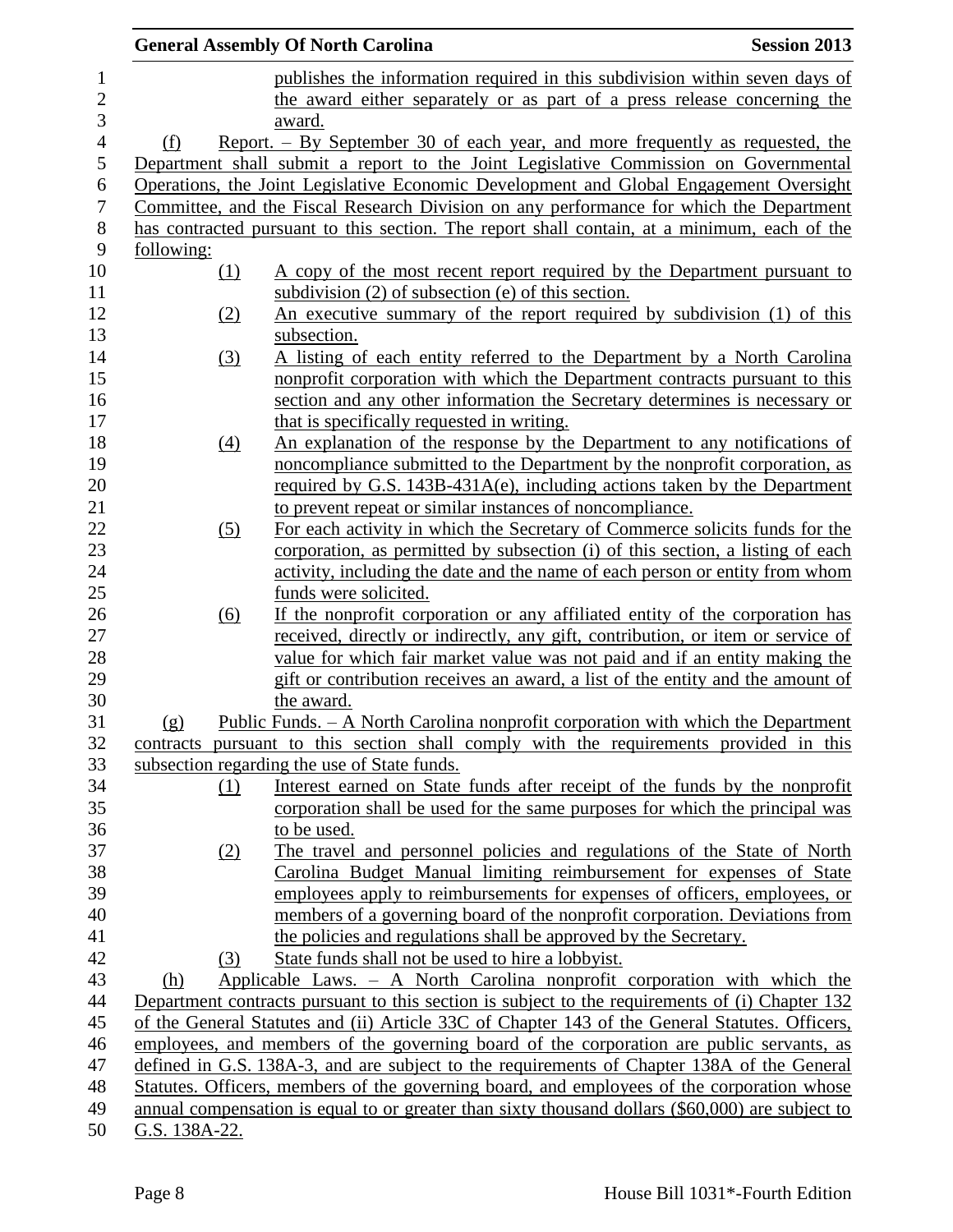| <b>General Assembly Of North Carolina</b>                                                                                                                                                         | <b>Session 2013</b> |
|---------------------------------------------------------------------------------------------------------------------------------------------------------------------------------------------------|---------------------|
| <u>Prohibition. – A State officer or employee, other than the Secretary of Commerce,</u><br>(i)                                                                                                   |                     |
| shall not solicit funds for a North Carolina nonprofit corporation with which the Department                                                                                                      |                     |
| contracts pursuant to this section. The Secretary of Commerce may solicit funds for the                                                                                                           |                     |
| nonprofit corporation pursuant to G.S. 138A-31(b)(5).                                                                                                                                             |                     |
| Benefits. - An officer, employee, or member of a governing board of a North<br>(i)                                                                                                                |                     |
| Carolina nonprofit corporation with which the Department contracts pursuant to this section is                                                                                                    |                     |
| not a State employee, is not covered by Chapter 126 of the General Statutes, and is not entitled                                                                                                  |                     |
| to State-funded employee benefits, including membership in the Teachers' and State                                                                                                                |                     |
| Employees' Retirement System and the State Health Plan for Teachers and State Employees."                                                                                                         |                     |
| <u>Raised Funds. – For funds raised from sources other than State funds by the</u><br>(k)                                                                                                         |                     |
| nonprofit corporation, at least twenty-five percent (25%) of the funds shall be used for the                                                                                                      |                     |
| benefit of or for salaried positions located in or working solely on development in development                                                                                                   |                     |
| tier one or two areas, as defined in G.S. 143B-437.08."                                                                                                                                           |                     |
| SECTION 1.1.(b) G.S. 143B-431A(i), as enacted by this act, does not apply to                                                                                                                      |                     |
| employees of the Department of Commerce, other than employees involved in the                                                                                                                     |                     |
| recommendation and administration of State economic development incentive programs, prior                                                                                                         |                     |
| to the time the Department contracts with a North Carolina nonprofit corporation pursuant to                                                                                                      |                     |
| this act.                                                                                                                                                                                         |                     |
| <b>SECTION 1.1.(c)</b> G.S. 132-6(d) reads as rewritten:                                                                                                                                          |                     |
| Notwithstanding the provisions of subsections (a) and (b) of this section, public<br>" $(d)$                                                                                                      |                     |
| records relating to the proposed expansion or location of specific business or industrial projects                                                                                                |                     |
| may be withheld so long as their inspection, examination or copying would frustrate the                                                                                                           |                     |
| purpose for which such public records were created; provided, however, that nothing herein                                                                                                        |                     |
| shall be construed to permit the withholding of public records relating to general economic                                                                                                       |                     |
| development policies or activities. Once the State, a local government, or the specific business                                                                                                  |                     |
| has announced a commitment by the business to expand or locate a specific project in this State<br>or a final decision not to do so and the business has communicated that commitment or decision |                     |
| to the State or local government agency involved with the project, and that the business will                                                                                                     |                     |
| receive a discretionary incentive for the project pursuant to Chapter 143B of the General                                                                                                         |                     |
| Statutes, the provisions of this subsection allowing public records to be withheld by the agency                                                                                                  |                     |
| no longer apply. If the specific business has requested discretionary incentives for the project                                                                                                  |                     |
| pursuant to Chapter 143B of the General Statutes, but decides to not expand or locate the                                                                                                         |                     |
| project in this State or does not receive such discretionary incentives, then the only records that                                                                                               |                     |
| are subject to disclosure pursuant to this Chapter are the records submitted to the Department of                                                                                                 |                     |
| Commerce by the nonprofit corporation with which the Department contracts pursuant to                                                                                                             |                     |
| G.S. 143B-431A. If a business decides to expand or locate a specific project in this State, but                                                                                                   |                     |
| the nonprofit corporation with which the Department contracts pursuant to G.S. 143B-431A                                                                                                          |                     |
| does not submit any documentation to the Department regarding a request for any discretionary                                                                                                     |                     |
| incentives by the State pursuant to Chapter 143B of the General Statutes, and the business does                                                                                                   |                     |
| not receive any such discretionary incentives, then any records regarding such project are not                                                                                                    |                     |
| subject to disclosure pursuant to this Chapter. Once the provisions of this subsection no longer                                                                                                  |                     |
| apply, the agency shall disclose as soon as practicable, and within 25 business days, public                                                                                                      |                     |
| records requested for the announced project that are not otherwise made confidential by law.                                                                                                      |                     |
| An announcement that a business or industrial project has committed to expand or locate in the                                                                                                    |                     |
| State shall not require disclosure of local government records relating to the project if the                                                                                                     |                     |
| business has not selected a specific location within the State for the project. Once a specific                                                                                                   |                     |
| location for the project has been determined, local government records must be disclosed, upon                                                                                                    |                     |
| request, in accordance with the provisions of this section. For purposes of this section, "local                                                                                                  |                     |
| government records" include records maintained by the State that relate to a local government's                                                                                                   |                     |
| efforts to attract the project."                                                                                                                                                                  |                     |

**SECTION 1.2.(a)** G.S. 143B-434 is repealed.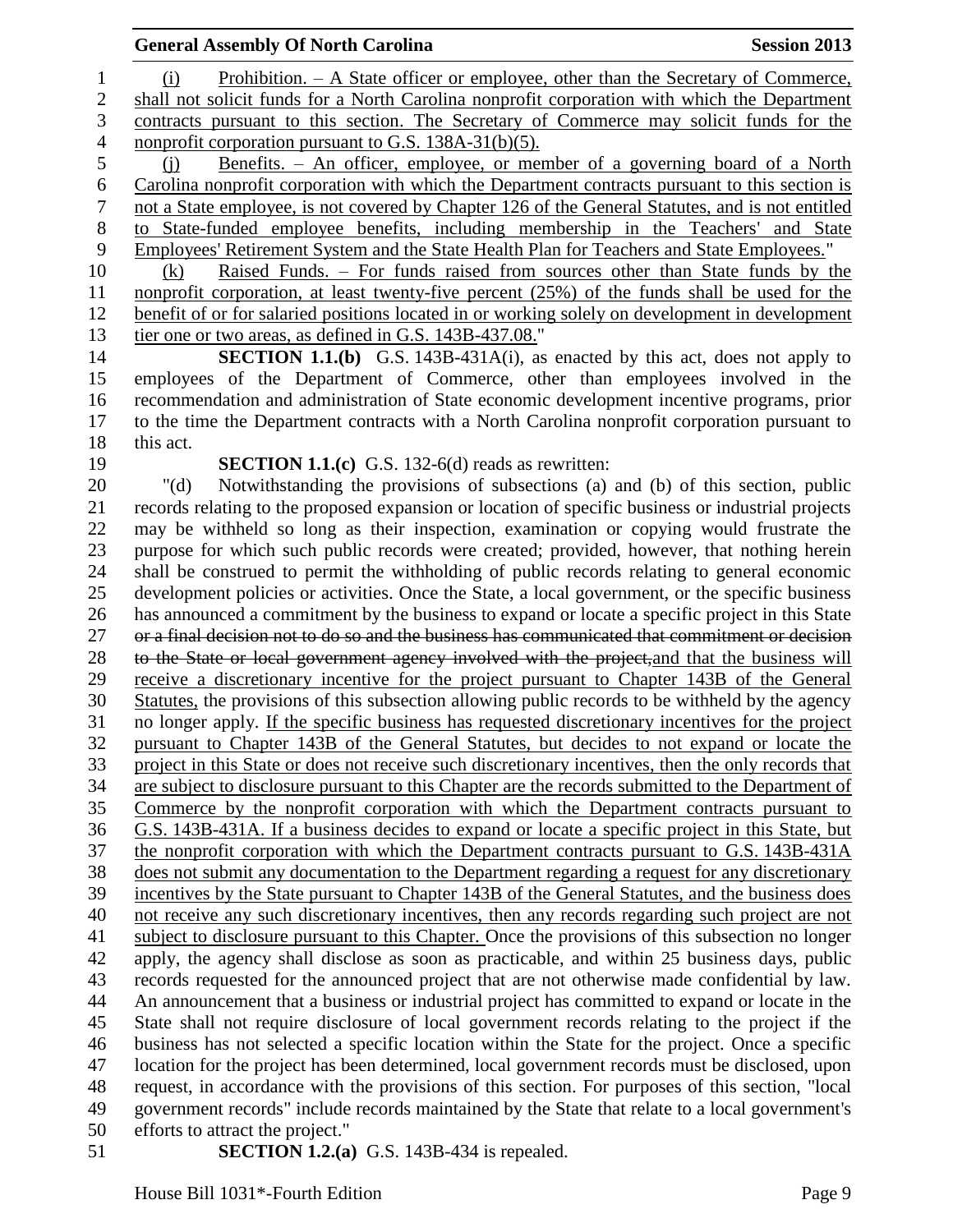|               |                   | <b>General Assembly Of North Carolina</b>                                                                                 | <b>Session 2013</b> |
|---------------|-------------------|---------------------------------------------------------------------------------------------------------------------------|---------------------|
|               |                   | <b>SECTION 1.2.(b)</b> G.S. 143B-434.01 reads as rewritten:                                                               |                     |
|               |                   | "§ 143B-434.01. Comprehensive Strategic Economic Development Plan.                                                        |                     |
| (a)           |                   | Definitions. – The following definitions apply in this section:                                                           |                     |
|               | $\leftrightarrow$ | Board. - The Economic Development Board.                                                                                  |                     |
|               | $\cdots$          |                                                                                                                           |                     |
|               | (6)               | <u>Secretary. – The Secretary of Commerce or the governing board of a North</u>                                           |                     |
|               |                   | Carolina nonprofit corporation with which the Department contracts                                                        |                     |
|               |                   | pursuant to G.S. 143B-431A for the performance of the Secretary's                                                         |                     |
|               |                   | responsibilities under this section.                                                                                      |                     |
| (b)           |                   | Board to Prepare-Plan. - The Board-Secretary shall prepare-review and update the                                          |                     |
|               |                   | existing Plan by April 1, 1994 on or before April 1 of each year. The Board shall review and                              |                     |
|               |                   | update this Plan by April 1 of each year. The original Plan shall cover a period of four years                            |                     |
|               |                   | and each annual update shall extend the time frame by one year so that a four-year plan is                                |                     |
|               |                   | always in effect. The Board Secretary shall provide copies of the Plan and each annual update                             |                     |
|               |                   | to the Governor and the Joint Legislative Commission on Governmental Operations. The Plan                                 |                     |
|               |                   | shall encompass all of the components set out in this section.                                                            |                     |
| (c)           |                   | Purpose. – The purpose of this section is to require the Board-Secretary to apply                                         |                     |
|               |                   | strategic planning principles to its economic development efforts. This requirement is expected                           |                     |
| to result in: |                   |                                                                                                                           |                     |
|               | (1)               | The selection of a set of priority development objectives that recognizes the                                             |                     |
|               |                   | increasingly competitive economic environment and addresses the changing                                                  |                     |
|               |                   | needs of the State in a more comprehensive manner.                                                                        |                     |
|               | (2)               | The effective utilization of available and limited resources.                                                             |                     |
|               |                   | A commitment to achieve priority objectives and to sustain the process.                                                   |                     |
|               | (3)               | Public and Private Input. – At each stage as it develops and updates the Plan,                                            |                     |
| (d)           | (1)               |                                                                                                                           |                     |
|               |                   | the Board-Secretary shall solicit input from all parties involved in economic                                             |                     |
|               |                   | development in North Carolina, including:                                                                                 |                     |
|               |                   | Each of the programs and organizations that, for State budget<br>a.                                                       |                     |
|               |                   | purposes, identifies economic development as one of its global goals.<br>b.                                               |                     |
|               |                   | Local economic development departments and regional economic                                                              |                     |
|               |                   | development organizations.<br>The Board of Governors of The University of North Carolina.<br>$\mathbf{c}$ .               |                     |
|               |                   | The Board-Secretary shall also hold hearings in each of the Regions to solicit                                            |                     |
|               | (2)               |                                                                                                                           |                     |
|               |                   | public input on economic development before the initial Plan is completed.<br>The purposes of the public hearings are to: |                     |
|               |                   |                                                                                                                           |                     |
|               |                   | Assess the strengths and weaknesses of recent regional economic<br>a.<br>performance.                                     |                     |
|               |                   |                                                                                                                           |                     |
|               |                   | Examine the status and competitive position of the regional resource<br>$\mathbf b$ .                                     |                     |
|               |                   | base.                                                                                                                     |                     |
|               |                   | Identify and seek input on issues that are key to improving the<br>c.                                                     |                     |
|               |                   | economic well-being of the Region.                                                                                        |                     |
|               |                   | The Board Secretary shall hold additional hearings from time to time to                                                   |                     |
|               |                   | solicit public input regarding economic development activities.                                                           |                     |
|               | (3)               | Each component of the Plan shall be based on this broad input and, to the                                                 |                     |
|               |                   | extent possible, upon a consensus among all affected parties. The Board                                                   |                     |
|               |                   | Secretary shall coordinate its planning process with any State capital                                                    |                     |
|               |                   | development planning efforts affecting State infrastructure such as roads and                                             |                     |
|               |                   | water and sewer facilities.                                                                                               |                     |
| (e)           |                   | Environmental Scan. – The first step in developing the Plan shall be to develop an                                        |                     |
|               |                   | environmental scan based on the input from economic development parties and the public and                                |                     |
|               |                   | on information about the economic environment in North Carolina. To prepare the scan, the                                 |                     |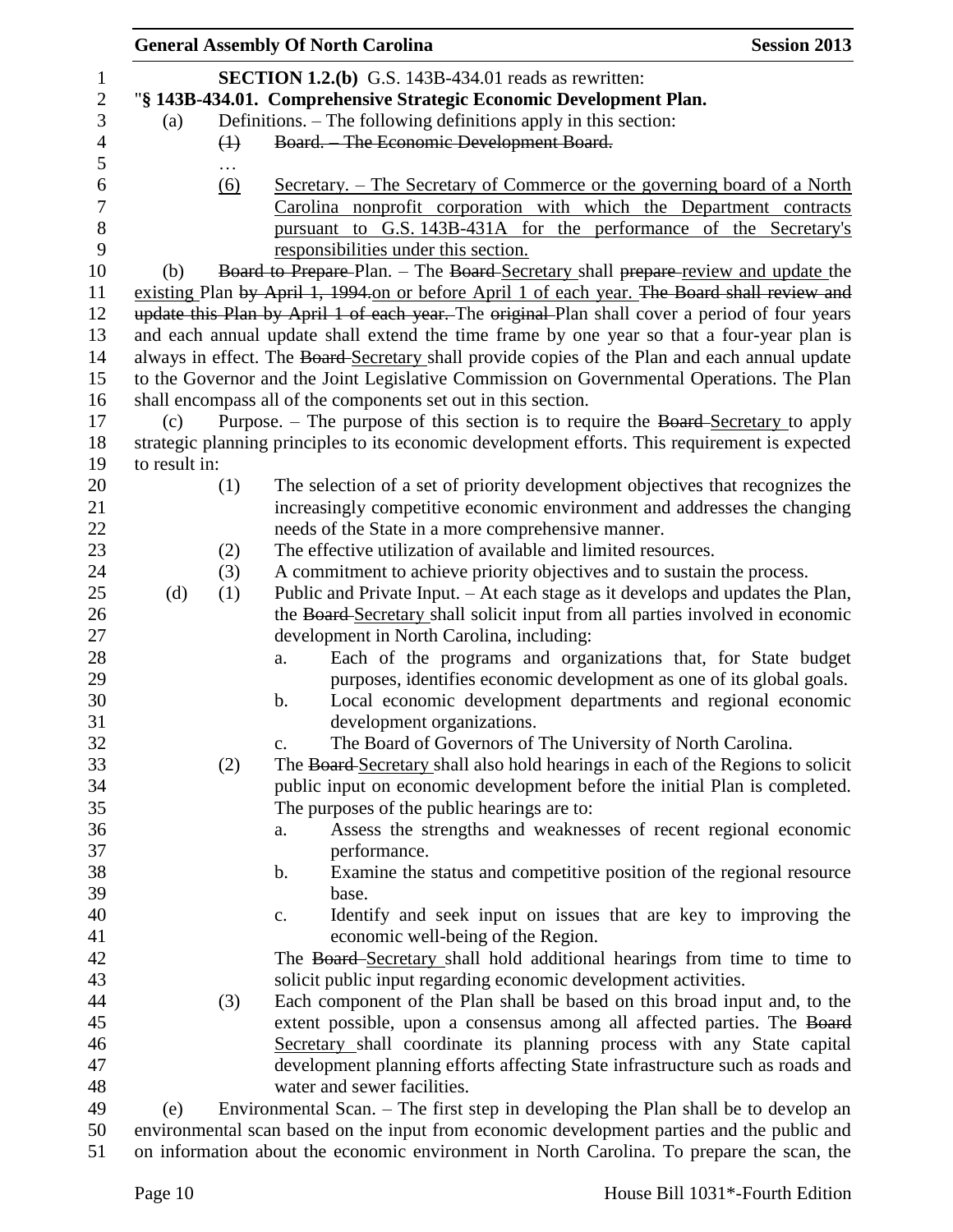1 Board-Secretary shall gather the following-information required in this subsection and ensure that the information is updated periodically. The updated information may be provided in whatever format and through whatever means is most efficient. The information required to prepare the scan includes all of the following:

…

(f) Repealed by Session Laws 2012-142, s. 13.4(a), effective July 1, 2012.

 (g) Vision and Mission Statements. – The Board Secretary shall develop a vision statement for economic development that would describe the preferred future for North Carolina and what North Carolina would be like if all economic development efforts were successful. The Board Secretary shall then develop a mission statement that outlines the basic purpose of each of North Carolina's economic development programs. Because special purpose nonprofit organizations are uniquely situated to conduct the entrepreneurial and high-risk activity of investing in and supporting new business creation in the State, they should be assigned a dominant role in this key component of economic development activity.

 (h) Goals and Objectives. – The Board Secretary, using data from the public input and the environmental scan, shall formulate a list of goals and objectives. Goals shall be long-range, four years or more, and shall address both needs of economically distressed Regions and counties as well as opportunities for Regions and counties not distressed. The goals shall be developed with realism but should also be selected so as to encourage every Region and county within the State to develop to its maximum potential. Objectives shall be one year or less in scope and shall, if achieved, lead to the realization of the goals formulated 22 by the Board-Secretary as provided in this section.

 Both goals and objectives should be stated largely in economic terms, that is, they should be related to specific population, employment, demographic targets, or economic sector targets. Both efficiency and equity considerations are to be addressed and balanced with special emphasis placed on the needs of disadvantaged or economically distressed populations and communities. The goals and objectives should not state how the economic targets are to be reached, but rather what the economic conditions will be if they are obtained. So that the 29 progress of North Carolina's economic development efforts can be monitored, the Board Secretary shall set objectives for each goal that allow measurement of progress toward the goal. Objectives should be quantifiable and time-specific in order to serve as performance indicators. …

33 (i) Implementation Plan. – Based upon all of the foregoing steps, the Board-Secretary shall establish an implementation plan assigning to the appropriate parties specific responsibilities for meeting measurable objectives. The implementation plan shall contain all necessary elements so that it may be used as a means to monitor performance, guide appropriations, and evaluate the outcomes of the parties involved in economic development in the State.

 (k) Annual Evaluation. – The Board Secretary shall annually evaluate the State's economic performance based upon the statistics listed in this subsection and upon the Board's Secretary's stated goals and objectives in its Plan. The statistics upon which the evaluation is made should be available to policymakers. The information may be provided in whatever format and through whatever means is most efficient.

…

 (l) Accountability. – The Board Secretary shall make all data, plans, and reports available to the General Assembly, the Joint Legislative Commission on Governmental Operations, the Joint Legislative Economic Development and Global Engagement Oversight Committee, the Senate Appropriations Committee on Natural and Economic Resources, and the House of Representatives Appropriations Subcommittee on Natural and Economic Resources at 50 appropriate times and upon request. The Board-Secretary shall prepare and make available on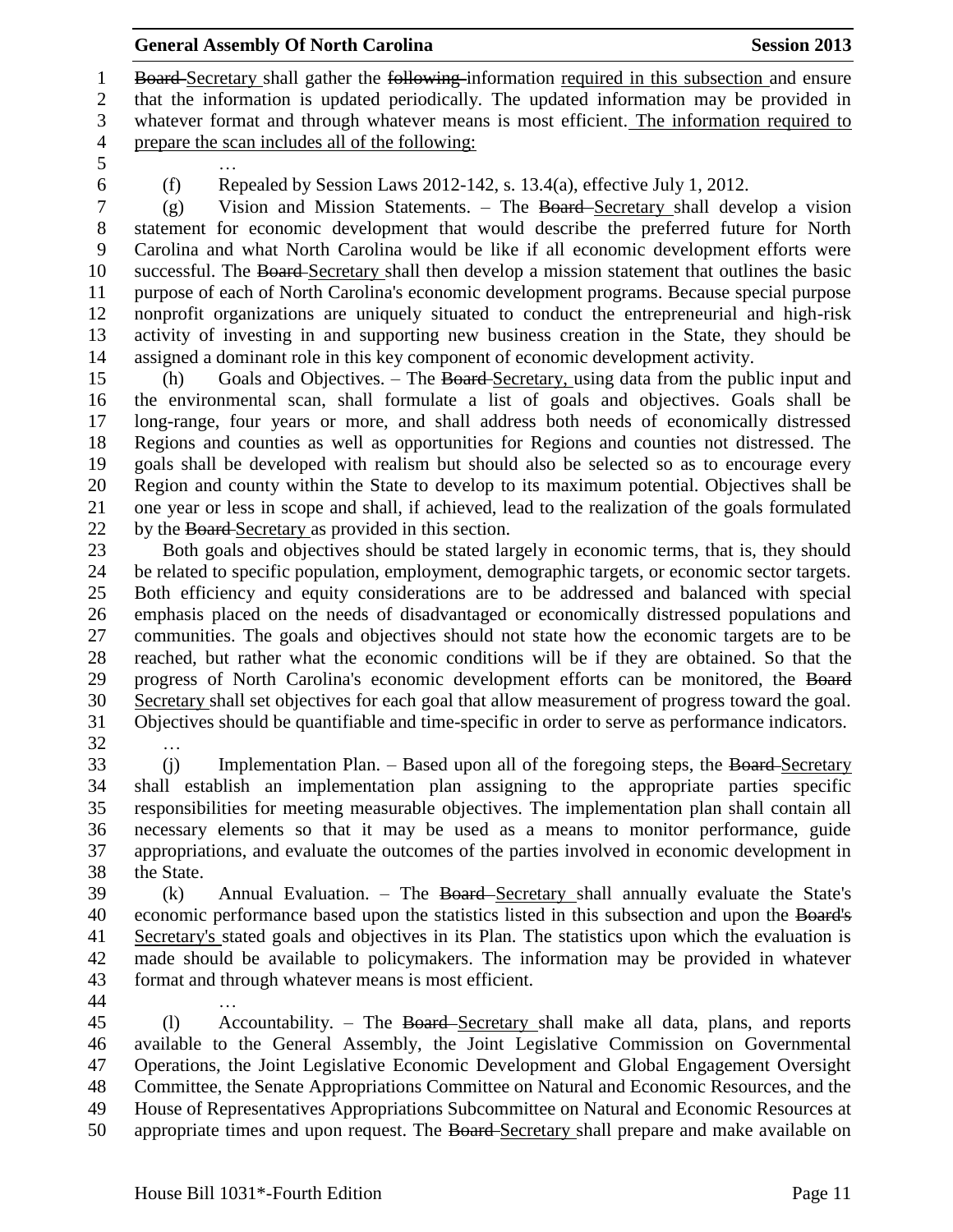## **General Assembly Of North Carolina Session 2013**

 an annual basis public reports on each of the major sections of the Plan and the Annual Report indicating the degree of success in attaining each development objective." **SECTION 1.2.(c)** G.S. 143B-437.03 is repealed. **SECTION 1.3.** The Department of Commerce shall study and develop a plan for contracting with a North Carolina nonprofit corporation pursuant to G.S. 143B-431A, as enacted by this act, for the performance of economic development activities and duties of the Department. The study shall include each of the following: (1) The Department shall develop a plan for private fund-raising efforts for the nonprofit corporation for the performance of economic development functions. The study shall include the creation of a budget for the nonprofit corporation that provides for the performance of core functions of the corporation, including economic development functions, in the absence of private funds. The study shall compare the budget of the Department and the budget developed for the nonprofit corporation according to Department division and budget category, including personal services; purchased services; supplies; property, plant, and equipment; other expenses and adjustments; aid and public assistance; and other budget categories used by the Department. The study shall include a measurement and estimation of expected private fund-raising potential, and the Department shall examine the efforts of other states that have permitted public-private partnerships for economic development activities and report on the source or sources of funds for those partnerships, separately accounting for funds provided by the State and private funds. (2) The Department shall report on each performance metric listed in this subdivision. The report shall analyze the Department's performance for each metric for (i) the last full year prior to contracting for performance of the metric and (ii) the annual average for the five-year period preceding contracting for performance of the metric. The performance metrics to be reported upon are as follows: a. For business recruitment: 1. Number of jobs announced by the Department in total. 2. Number of jobs announced resulting from recruitment of new businesses. 3. Number of jobs announced resulting from existing business expansions. 4. Total U.S. dollar amount of investment resulting from new projects. 5. Total U.S. dollar amount of investment resulting from recruitment of new businesses. 6. Total U.S. dollar amount of investment resulting from existing business expansions. 7. Total U.S. dollar amount of foreign direct investment. b. For business services: 1. Number of existing businesses receiving support. 2. Number of Business Services Team leads that lead to an expansion of existing businesses. 3. Number of businesses receiving export assistance. 4. Total U.S. dollar amount of exports by assisted companies. c. For tourism and marketing: 1. Number of consumer inquiries about travel to North Carolina.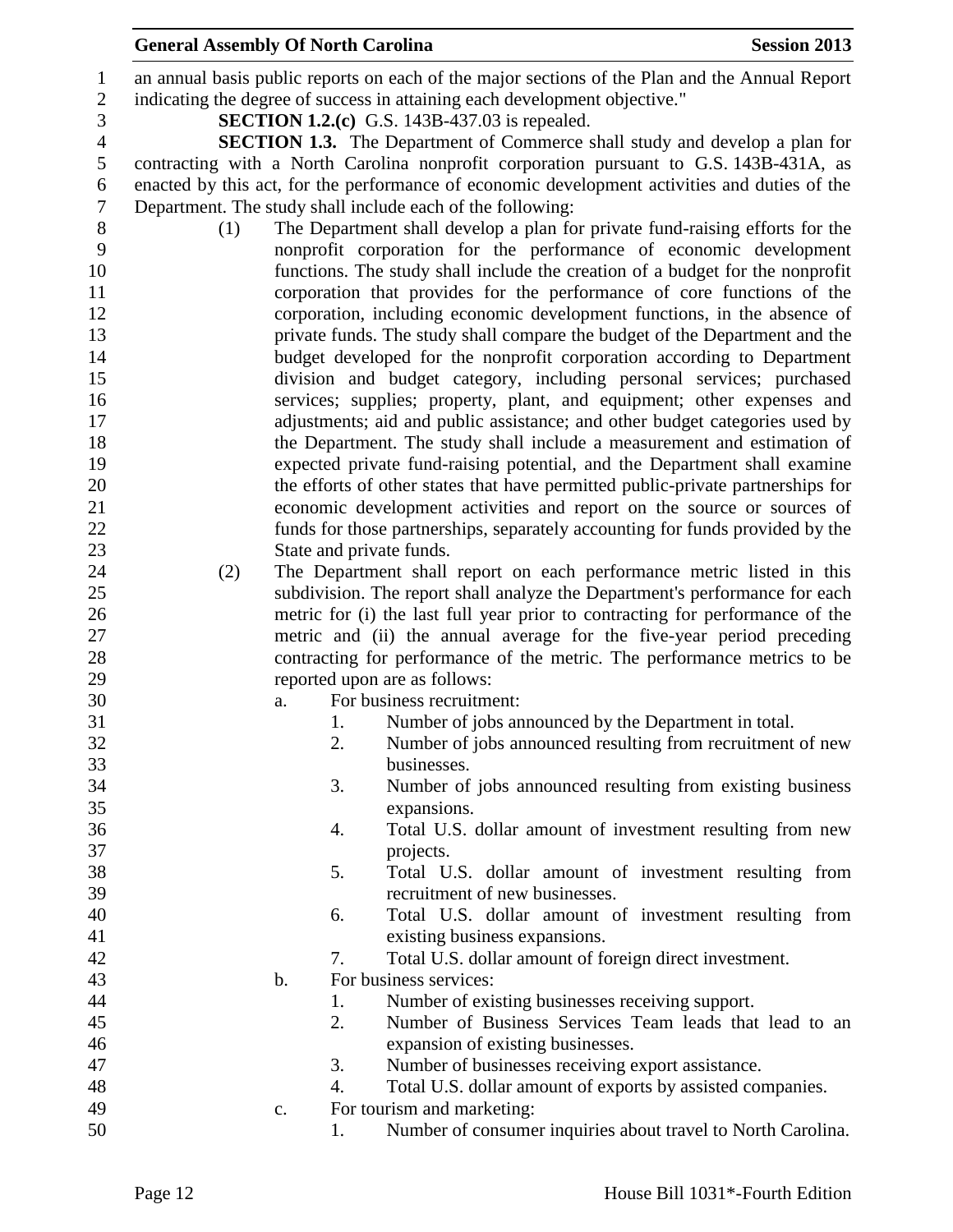|                   |                    | <b>General Assembly Of North Carolina</b> |                                                                             | <b>Session 2013</b>                                                                     |
|-------------------|--------------------|-------------------------------------------|-----------------------------------------------------------------------------|-----------------------------------------------------------------------------------------|
|                   |                    | 2.                                        |                                                                             | Total U.S. dollar amount of spending by visitors while in                               |
|                   |                    |                                           | North Carolina.                                                             |                                                                                         |
|                   |                    | 3.                                        |                                                                             | Total U.S. dollar amount of State and local tax revenues                                |
|                   |                    |                                           |                                                                             | resulting from visitors' spending while in North Carolina.                              |
|                   |                    | 4.                                        |                                                                             | Number of business inquiries for business relocation,                                   |
|                   |                    |                                           | investment, and expansion.                                                  |                                                                                         |
|                   |                    | d.                                        |                                                                             | Any other information or performance metrics allowing comparison                        |
|                   |                    |                                           |                                                                             | between departmental and corporate performance for any other                            |
|                   |                    |                                           |                                                                             | economic development division in the Department for which the                           |
|                   |                    |                                           |                                                                             | Department contracts for performance with a North Carolina                              |
|                   |                    |                                           | nonprofit corporation pursuant to this act.                                 |                                                                                         |
|                   |                    |                                           |                                                                             | Any other information or performance metrics deemed useful or                           |
|                   |                    | e.                                        |                                                                             |                                                                                         |
|                   |                    |                                           |                                                                             | necessary by the Department in the listed areas or other areas.                         |
|                   |                    |                                           |                                                                             | The Department shall make a report to the Office of State Budget Management, to         |
|                   |                    |                                           |                                                                             | the Joint Legislative Commission on Governmental Operations, to the Joint Legislative   |
|                   |                    |                                           |                                                                             | Economic Development and Global Engagement Oversight Committee, and to the Fiscal       |
|                   |                    |                                           | Research Division no later than December 1, 2014.                           |                                                                                         |
|                   |                    |                                           |                                                                             | The Department shall require the nonprofit corporation to include in each report        |
|                   |                    |                                           |                                                                             | mandated by G.S. $143B-431A(e)(2)$ an analysis of the corporation's performance and a   |
|                   |                    |                                           |                                                                             | comparison to departmental performance using the same performance metrics studied and   |
|                   |                    |                                           | reported by the Department, as required by subdivision (2) of this section. |                                                                                         |
|                   |                    |                                           | SECTION 1.4. G.S. 126-5 reads as rewritten:                                 |                                                                                         |
|                   |                    |                                           | "§ 126-5. Employees subject to Chapter; exemptions.                         |                                                                                         |
|                   |                    |                                           |                                                                             |                                                                                         |
| (c2)              |                    |                                           | The provisions of this Chapter shall not apply to:                          |                                                                                         |
|                   |                    |                                           |                                                                             |                                                                                         |
|                   | (5)                |                                           |                                                                             | Officers, employees, and members of the governing board of a North                      |
|                   |                    |                                           |                                                                             | Carolina nonprofit corporation with which the Department of Commerce has                |
|                   |                    |                                           | contracted pursuant to the authority granted in G.S. 143B-431A.             |                                                                                         |
|                   |                    |                                           |                                                                             |                                                                                         |
| (d)               | (1)                |                                           |                                                                             | Exempt Positions in Cabinet Department. – Subject to the provisions of this             |
|                   |                    |                                           |                                                                             | Chapter, which is known as the State Personnel Act, the Governor may                    |
|                   |                    |                                           |                                                                             | designate a total of 1,000 exempt positions throughout the following                    |
|                   |                    | departments:                              |                                                                             |                                                                                         |
|                   |                    |                                           |                                                                             |                                                                                         |
|                   | (2b)               |                                           |                                                                             | Designation of Liaison Positions. – Liaisons to the Collaboration for                   |
|                   |                    |                                           |                                                                             | Prosperity Zones set out in G.S. 143B-28.1 for the Departments of                       |
|                   |                    |                                           |                                                                             | Commerce, Environment and Natural Resources, and Transportation are                     |
|                   | $\pmb{\mathsf{H}}$ | designated as exempt.                     |                                                                             |                                                                                         |
|                   |                    |                                           |                                                                             |                                                                                         |
|                   |                    |                                           | <b>SECTION 1.5.</b> Section 15.7A of S.L. 2013-360 is repealed.             |                                                                                         |
|                   |                    |                                           |                                                                             | <b>SECTION 1.6.</b> Section 1.5 of this act is effective when it becomes law. The       |
|                   |                    |                                           | remainder of this Part becomes effective July 1, 2014.                      |                                                                                         |
|                   |                    |                                           |                                                                             |                                                                                         |
| <b>PART</b>       | П.                 | <b>MODIFY</b>                             | NORTH CAROLINA BOARD OF                                                     | <b>SCIENCE</b><br><b>AND</b>                                                            |
| <b>TECHNOLOGY</b> |                    |                                           |                                                                             |                                                                                         |
|                   |                    |                                           |                                                                             | <b>SECTION 2.1.</b> Part 18 of Article 10 of Chapter 143B of the General Statutes reads |
| as rewritten:     |                    |                                           |                                                                             |                                                                                         |
|                   |                    |                                           |                                                                             | "Part 18. North Carolina Board of Science and Technology-Science, Technology, and       |
|                   |                    |                                           | Innovation.                                                                 |                                                                                         |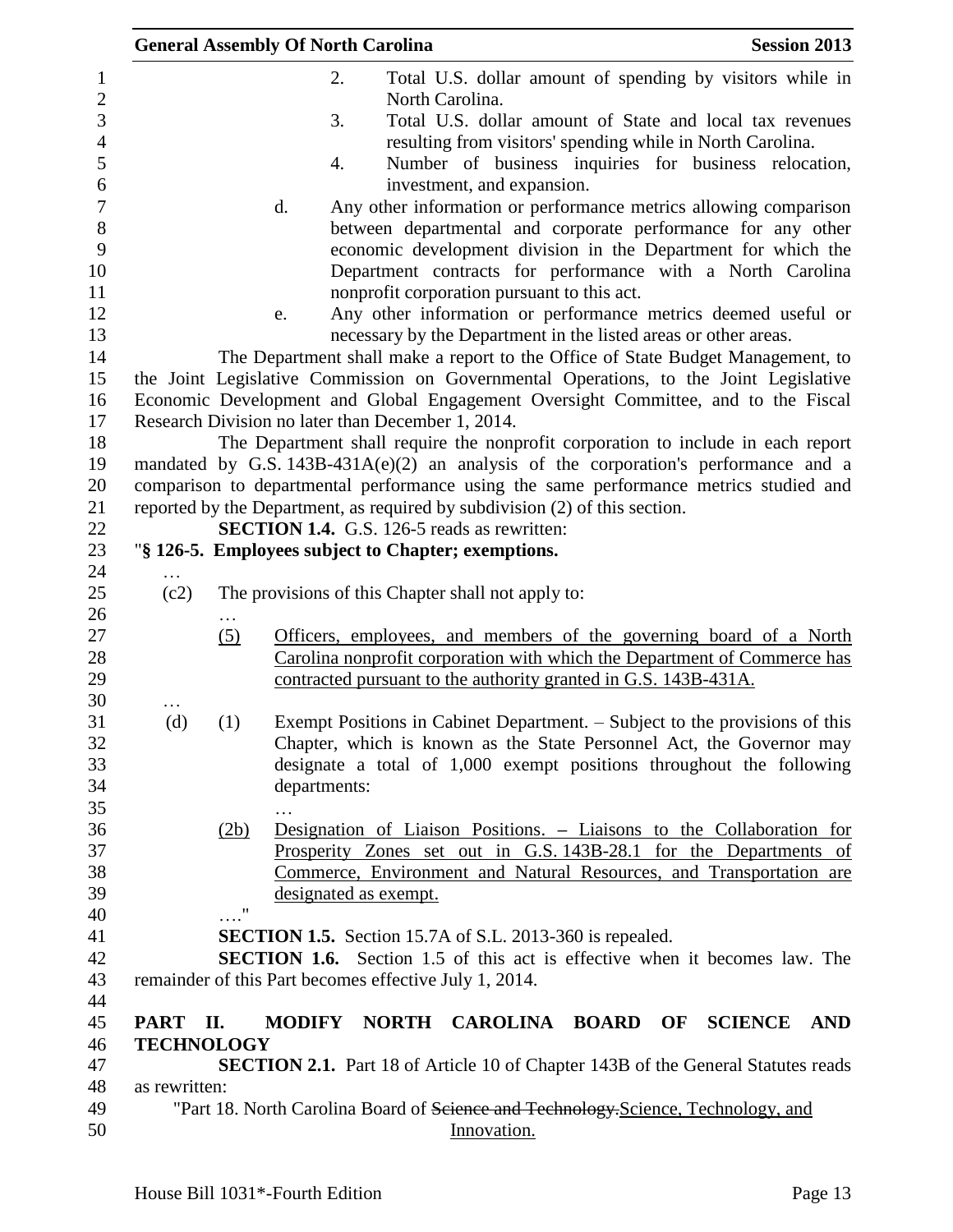|                     | <b>General Assembly Of North Carolina</b><br><b>Session 2013</b>                                                                                                                        |
|---------------------|-----------------------------------------------------------------------------------------------------------------------------------------------------------------------------------------|
| $\mathbf{1}$        | "§ 143B-472.80. North Carolina Board of Science and Technology; Science, Technology,                                                                                                    |
| $\overline{c}$      | and Innovation; creation; powers and duties.                                                                                                                                            |
| 3                   | The North Carolina Board of Science and Technology-Science, Technology, and Innovation                                                                                                  |
| $\overline{4}$<br>5 | of the Department of Commerce is created. The Board has the following powers and duties:                                                                                                |
| 6                   | (4)<br>To advise and make recommendations to the Governor, the General                                                                                                                  |
| $\boldsymbol{7}$    | Assembly, the Secretary of Commerce, and the Economic Development                                                                                                                       |
| 8                   | Board-any North Carolina nonprofit corporation with which the Department                                                                                                                |
| 9                   | of Commerce contracts pursuant to G.S. 143B-431A on the role of science                                                                                                                 |
| 10                  | and technology science, technology, and innovation in the economic growth                                                                                                               |
| 11                  | and development of North Carolina.                                                                                                                                                      |
| 12                  |                                                                                                                                                                                         |
| 13                  | "§ 143B-472.81. North Carolina Board of Science and Technology; Science, Technology,                                                                                                    |
| 14                  | and Innovation; membership; organization; compensation; staff services.                                                                                                                 |
| 15                  | The North Carolina Board of Science and Technology-Science, Technology, and<br>(a)                                                                                                      |
| 16                  | Innovation consists of the Governor, the Secretary of Commerce, and $17-23$ members                                                                                                     |
| 17                  | appointed as follows: the Governor shall appoint one member from the University of North                                                                                                |
| 18                  | Carolina at Chapel Hill, one member from North Carolina State University at Raleigh, and two                                                                                            |
| 19                  | members from other components of the University of North Carolina, one of which shall be                                                                                                |
| 20                  | from a historically black college or university, all nominated by the President of the University                                                                                       |
| 21                  | of North Carolina; one member from Duke University, nominated by the President of Duke                                                                                                  |
| 22                  | University; one member from a private college or university, other than Duke University, in                                                                                             |
| 23                  | North Carolina, nominated by the President of the Association of Private Colleges and                                                                                                   |
| 24                  | Universities; one member of the North Carolina Community College System; one member                                                                                                     |
| 25                  | representing K-12 public education; one member from the Research Triangle Institute,                                                                                                    |
| 26                  | nominated by the executive committee of the board of that institute; one member from the                                                                                                |
| 27                  | Microelectronics Center of North Carolina, nominated by the executive committee of the board                                                                                            |
| 28                  | of that center; one member from the North Carolina Biotechnology Center, nominated by the                                                                                               |
| 29                  | executive committee of the board of that center; four six members from private industry in                                                                                              |
| 30                  | North Carolina, at least one of whom shall be a professional engineer registered pursuant to                                                                                            |
| 31                  | Chapter 89C of the General Statutes or a person who holds at least a bachelors degree in                                                                                                |
| 32                  | engineering from an accredited college or university; and two members from public agencies in                                                                                           |
| 33                  | North Carolina. Carolina; and seven at-large members. Two members shall be appointed by the                                                                                             |
| 34                  | General Assembly, one shall be appointed upon the recommendation of the President Pro                                                                                                   |
| 35                  | Tempore of the Senate, and one shall be appointed upon the recommendation of the Speaker of                                                                                             |
| 36                  | the House of Representatives in accordance with G.S. 120-121. The nominating authority for                                                                                              |
| 37                  | any vacancy on the Board among members appointed by the Governor shall submit to the                                                                                                    |
| 38                  | Governor two nominations for each position to be filled, and the persons so nominated shall                                                                                             |
| 39                  | represent different disciplines.                                                                                                                                                        |
| 40                  | . "                                                                                                                                                                                     |
| 41                  | <b>SECTION 2.2.</b> G.S. 143B-437.80 reads as rewritten:                                                                                                                                |
| 42                  | "§ 143B-437.80. North Carolina SBIR/STTR Incentive Program.                                                                                                                             |
| 43                  | Program. – There is established the North Carolina SBIR/STTR Incentive Program<br>(a)                                                                                                   |
| 44                  | to be administered by the North Carolina Board of Science and Technology. Science,                                                                                                      |
| 45                  | Technology, and Innovation. In order to foster job creation and economic development in the                                                                                             |
| 46<br>47            | State, the Board may provide grants to eligible businesses to offset costs associated with<br>applying to the United States Small Business Administration for Small Business Innovative |
| 48                  | Research (SBIR) grants or Small Business Technology Transfer Research (STTR) grants. The                                                                                                |
| 49                  | grants shall be paid from the One North Carolina Small Business Account established in                                                                                                  |
| 50                  | G.S. 143B-437.71.                                                                                                                                                                       |
| 51                  |                                                                                                                                                                                         |
|                     |                                                                                                                                                                                         |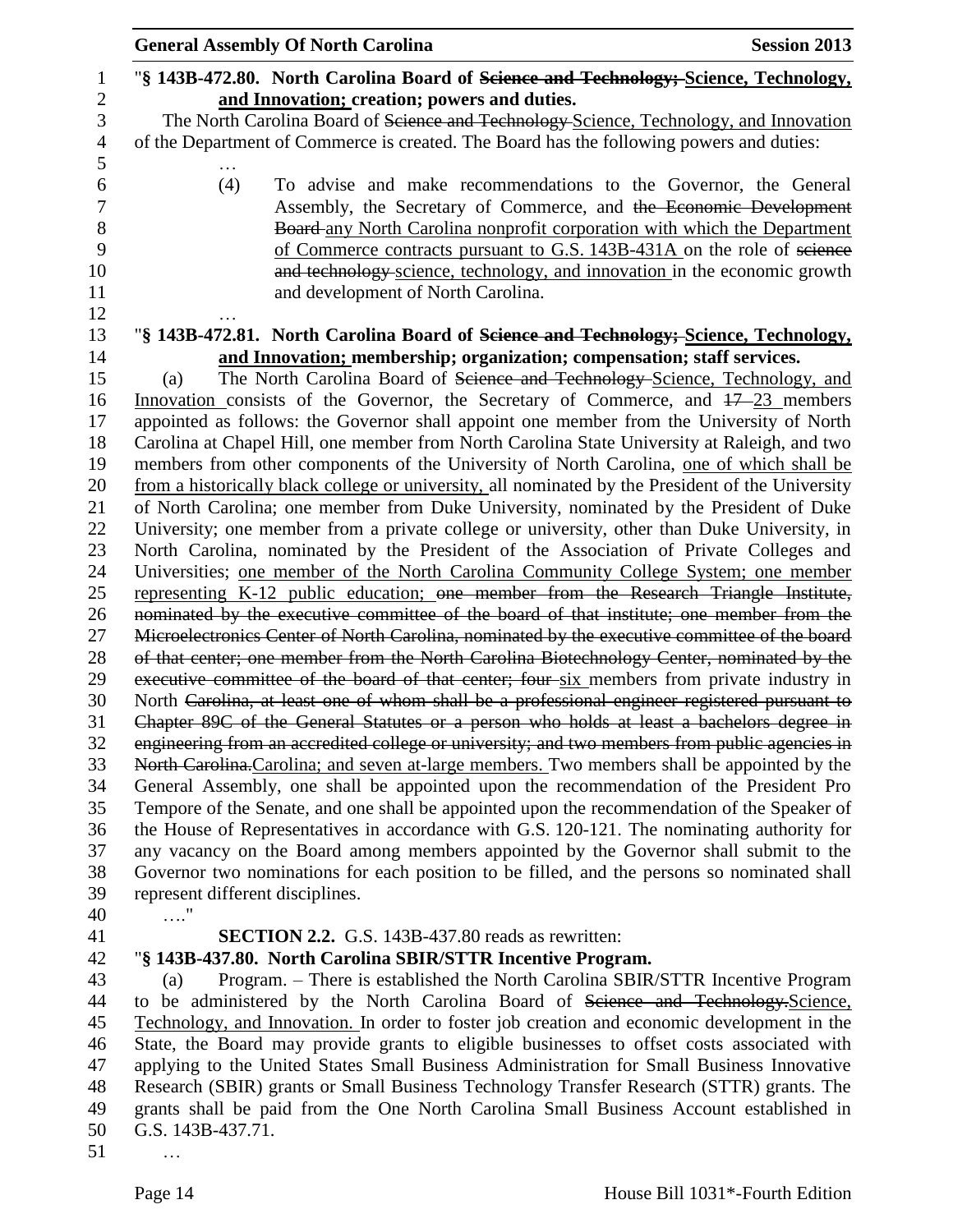# and Innovation may award grants to reimburse an eligible business for up to fifty percent (50%) of the costs of preparing and submitting a SBIR/STTR Phase I proposal, up to a maximum of three thousand dollars (\$3,000). A business may receive only one grant under this section per year. A business may receive only one grant under this section with respect to each federal proposal submission. Costs that may be reimbursed include costs incurred directly related to preparation and submission of the grant such as word processing services, proposal consulting fees, project-related supplies, literature searches, rental of space or equipment related to the proposal preparation, and salaries of individuals involved with the preparation of the proposals. Costs that shall not be reimbursed include travel expenses, large equipment purchases, facility or leasehold improvements, and legal fees. (d) Application. – A business shall apply, under oath, to the North Carolina Board of 13 Science and Technology-Science, Technology, and Innovation for a grant under this section on a form prescribed by the Board that includes at least all of the following: …." **SECTION 2.3.** G.S. 143B-437.81 reads as rewritten: "**§ 143B-437.81. North Carolina SBIR/STTR Matching Funds Program.** (a) Program. – There is established the North Carolina SBIR/STTR Matching Funds 19 Program to be administered by the North Carolina Board of <del>Science and Technology.</del> Science, Technology, and Innovation. In order to foster job creation and economic development in the State, the Board may provide grants to eligible businesses to match funds received by a business as a SBIR or STTR Phase I award and to encourage businesses to apply for Phase II awards. … (c) Grant. – The North Carolina Board of Science and Technology Science, Technology, and Innovation may award grants to match the funds received by a business through a SBIR/STTR Phase I proposal up to a maximum of one hundred thousand dollars (\$100,000). Seventy-five percent (75%) of the total grant shall be remitted to the business upon receipt of the SBIR/STTR Phase I award and application for funds under this section. Twenty-five percent (25%) of the total grant shall be remitted to the business upon submission by the business of the Phase II application to the funding agency and acceptance of the Phase I report by the funding agency. A business may receive only one grant under this section per year. A business may receive only one grant under this section with respect to each federal proposal submission. Over its lifetime, a business may receive a maximum of five awards under this section. (d) Application. – A business shall apply, under oath, to the North Carolina Board of 37 Science and Technology-Science, Technology, and Innovation for a grant under this section on a form prescribed by the Board that includes at least all of the following: …." **SECTION 2.4.** This Part becomes effective July 1, 2014. **PART III. CREATION OF COLLABORATION FOR PROSPERITY ZONES SECTION 3.1.** Intent to create Collaboration for Prosperity Zones. – It is the intent of the General Assembly to establish geographically uniform zones in this State to facilitate collaborative and coordinated planning and use of resources, to improve cooperation with other governmental and nonprofit entities at the local and regional level, to facilitate administrative efficiencies within State government, to receive advice on economic development issues by local boards established by a North Carolina nonprofit corporation with which the Department of Commerce contracts, and, to the extent feasible, to establish one-stop sources in each region for citizens and businesses seeking State services at a regional level.

**General Assembly Of North Carolina Session 2013** 

1 (c) Grant. – The North Carolina Board of Seience and TechnologyScience, Technology,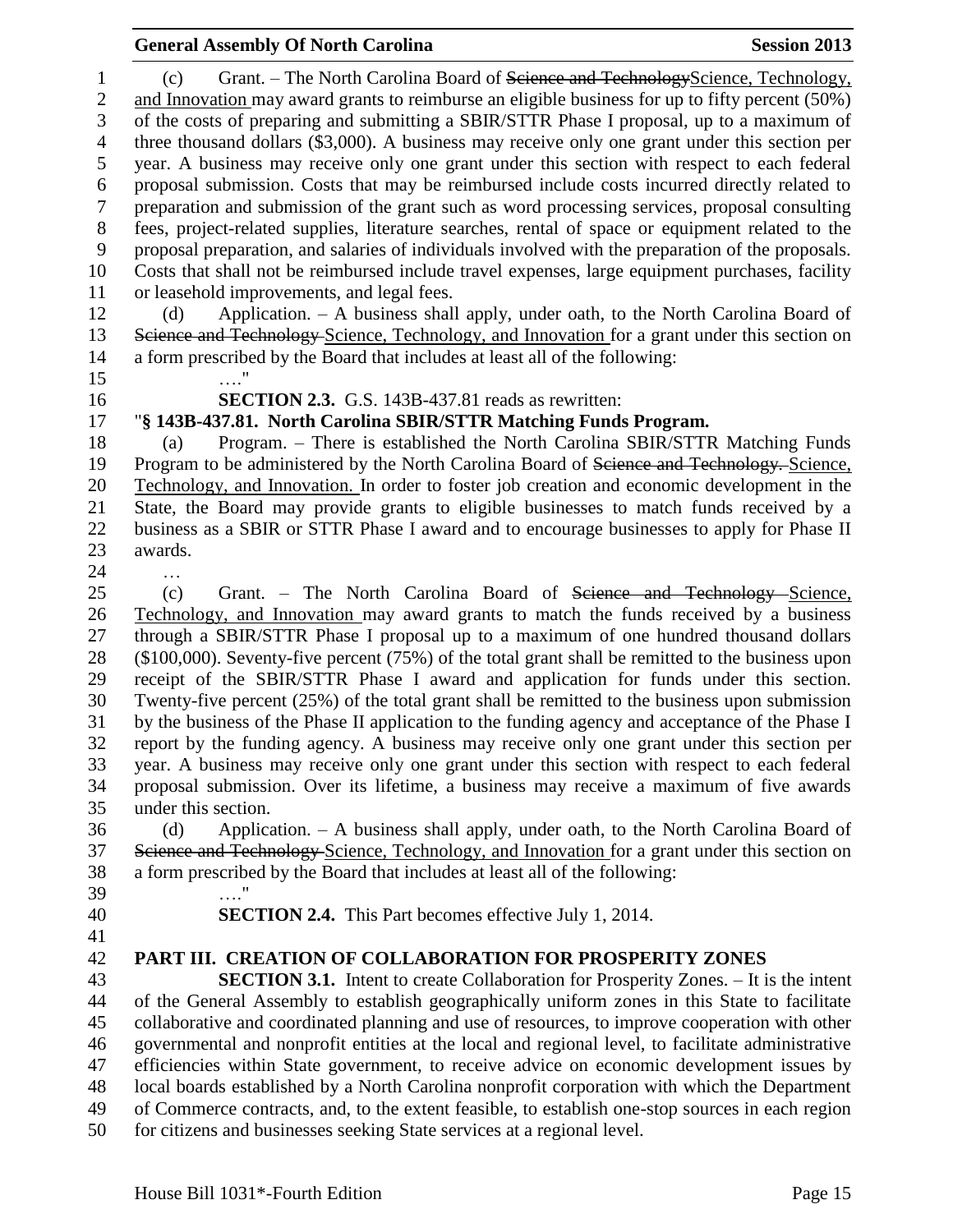|                |                               | <b>General Assembly Of North Carolina</b>                                                                                                   | <b>Session 2013</b> |  |
|----------------|-------------------------------|---------------------------------------------------------------------------------------------------------------------------------------------|---------------------|--|
| $\mathbf{1}$   |                               | <b>SECTION 3.2.</b> Article 1 of Chapter 143B of the General Statutes is amended by                                                         |                     |  |
| $\overline{2}$ | adding a new section to read: |                                                                                                                                             |                     |  |
| 3              |                               | "§ 143B-28.1. Create Collaboration for Prosperity Zones.                                                                                    |                     |  |
| $\overline{4}$ |                               | For purposes of enhanced collaboration and cooperation between governmental agencies,                                                       |                     |  |
| 5              |                               | planning, use of resources, and improved efficiency at a regional level, the State is hereby                                                |                     |  |
| 6              |                               | divided into eight permanent zones as follows:                                                                                              |                     |  |
| $\tau$         | (1)                           | Western Region, consisting of Buncombe, Cherokee, Clay, Graham,                                                                             |                     |  |
| $\,8\,$        |                               | Haywood, Henderson, Jackson, Macon, Madison, Polk, Rutherford, Swain,                                                                       |                     |  |
| 9              |                               | and Transylvania Counties.                                                                                                                  |                     |  |
| 10             | (2)                           | Northwest Region, consisting of Alleghany, Ashe, Alexander, Avery, Burke,                                                                   |                     |  |
| 11             |                               | Caldwell, Catawba, McDowell, Mitchell, Watauga, Wilkes, and Yancey                                                                          |                     |  |
| 12             |                               | Counties.                                                                                                                                   |                     |  |
| 13<br>14       | $\left(3\right)$              | Southwest Region, consisting of Anson, Cabarrus, Cleveland, Gaston,<br>Iredell, Lincoln, Mecklenburg, Rowan, Stanly, and Union Counties.    |                     |  |
| 15             |                               | Piedmont-Triad (Central) Region, consisting of Alamance, Caswell,                                                                           |                     |  |
| 16             | $\left(4\right)$              | Davidson, Davie, Forsyth, Guilford, Randolph, Rockingham, Stokes, Surry,                                                                    |                     |  |
| 17             |                               | and Yadkin Counties.                                                                                                                        |                     |  |
| 18             | (5)                           | North Central Region, consisting of Chatham, Durham, Edgecombe,                                                                             |                     |  |
| 19             |                               | Franklin, Granville, Harnett, Johnston, Lee, Nash, Orange, Person, Vance,                                                                   |                     |  |
| 20             |                               | Wake, Warren, and Wilson Counties.                                                                                                          |                     |  |
| 21             | $\underline{(6)}$             | Sandhills (South Central) Region, consisting of Bladen, Columbus,                                                                           |                     |  |
| 22             |                               | Cumberland, Hoke, Montgomery, Moore, Richmond, Robeson, Sampson,                                                                            |                     |  |
| 23             |                               | and Scotland Counties.                                                                                                                      |                     |  |
| 24             | <u>(7)</u>                    | Northeast Region, consisting of Beaufort, Bertie, Camden, Chowan,                                                                           |                     |  |
| 25             |                               | Currituck, Dare, Gates, Halifax, Hertford, Hyde, Martin, Northampton,                                                                       |                     |  |
| 26             |                               | Pasquotank, Perquimans, Pitt, Tyrrell, and Washington Counties.                                                                             |                     |  |
| 27             | (8)                           | Southeast Region, consisting of Brunswick, Carteret, Craven, Duplin,                                                                        |                     |  |
| 28             |                               | Greene, Jones, Lenoir, New Hanover, Onslow, Pamlico, Pender, and Wayne                                                                      |                     |  |
| 29             |                               | Counties."                                                                                                                                  |                     |  |
| 30<br>31       |                               | <b>SECTION 3.3.</b> The Departments of Commerce, Environment and Natural                                                                    |                     |  |
|                |                               | Resources, and Transportation, the Community Colleges System Office, and the State Board of                                                 |                     |  |
|                |                               | Education shall, by January 1, 2015, report to the Joint Legislative Commission on                                                          |                     |  |
|                |                               | Governmental Operations, the Senate Appropriations/Base Budget Committee, and the House                                                     |                     |  |
|                |                               | Appropriations Committee on how they plan to establish Collaboration for Prosperity Zones as                                                |                     |  |
|                | defined by this act.          |                                                                                                                                             |                     |  |
| 36<br>37       |                               | <b>SECTION 3.4.</b> G.S. 115C-65 reads as rewritten:                                                                                        |                     |  |
|                |                               | "§ 115C-65. State divided into districts.<br>The State of North Carolina shall be divided into eight educational districts districts, which |                     |  |
|                |                               | shall match the composition of the zones set forth in G.S. 143B-28.1 embracing the counties                                                 |                     |  |
|                | herein set forth:             |                                                                                                                                             |                     |  |
| 40             |                               |                                                                                                                                             |                     |  |
| 41<br>42       |                               | <b>FIRST DISTRICT</b>                                                                                                                       |                     |  |
| 43             |                               |                                                                                                                                             |                     |  |
|                |                               | Beaufort, Bertie, Camden, Chowan, Currituck, Dare, Gates, Hertford, Hyde, Martin,                                                           |                     |  |
| 44<br>45       |                               | Pasquotank, Perquimans, Pitt, Tyrrell, Washington.                                                                                          |                     |  |
| 46             |                               |                                                                                                                                             |                     |  |
| 47             |                               | <b>SECOND DISTRICT</b>                                                                                                                      |                     |  |
| 48             |                               |                                                                                                                                             |                     |  |
| 49             |                               | Brunswick, Carteret, Craven, Duplin, Greene, Jones, Lenoir, New Hanover, Onslow,                                                            |                     |  |
| 50             |                               | Pamlico, Pender, Sampson, Wayne.                                                                                                            |                     |  |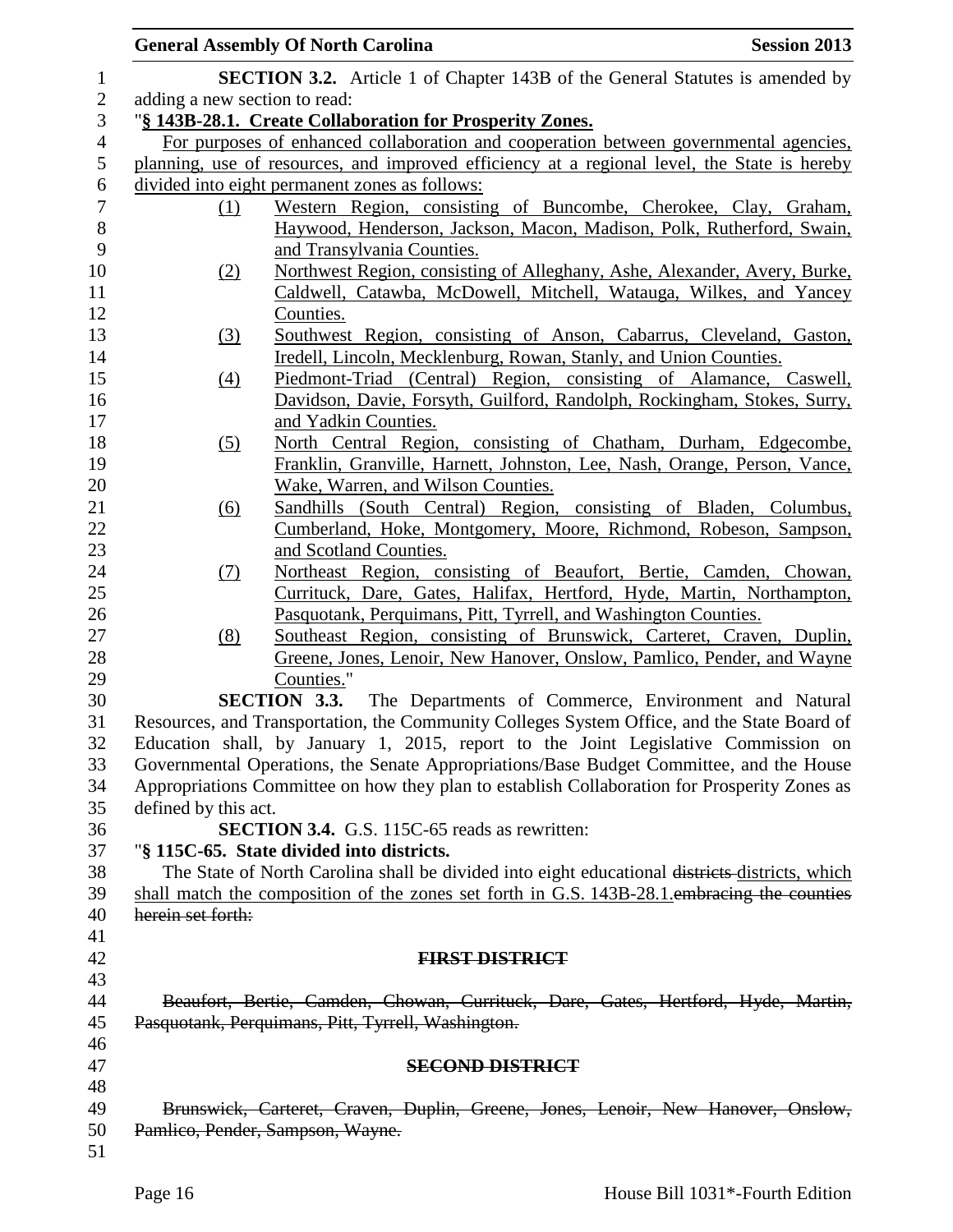|                     | <b>General Assembly Of North Carolina</b><br><b>Session 2013</b>                                                                                                                          |  |  |  |
|---------------------|-------------------------------------------------------------------------------------------------------------------------------------------------------------------------------------------|--|--|--|
| 1                   | <b>THIRD DISTRICT</b>                                                                                                                                                                     |  |  |  |
| $\overline{c}$      |                                                                                                                                                                                           |  |  |  |
| 3<br>$\overline{4}$ | Durham, Edgecombe, Franklin, Granville, Halifax, Johnston, Nash, Northampton, Vance,<br>Wake, Warren, Wilson.                                                                             |  |  |  |
| 5<br>6              | <b>FOURTH DISTRICT</b>                                                                                                                                                                    |  |  |  |
| $\boldsymbol{7}$    |                                                                                                                                                                                           |  |  |  |
| $8\,$<br>9          | Bladen, Columbus, Cumberland, Harnett, Hoke, Lee, Montgomery, Moore, Richmond,<br>Robeson, Scotland.                                                                                      |  |  |  |
| 10                  |                                                                                                                                                                                           |  |  |  |
| 11<br>12            | <b>FIFTH DISTRICT</b>                                                                                                                                                                     |  |  |  |
| 13<br>14            | Alamance, Caswell, Chatham, Davidson, Forsyth, Guilford, Orange, Person, Randolph,<br>Rockingham, Stokes.                                                                                 |  |  |  |
| 15                  |                                                                                                                                                                                           |  |  |  |
| 16<br>17            | <b>SIXTH DISTRICT</b>                                                                                                                                                                     |  |  |  |
| 18                  | Anson, Cabarrus, Cleveland, Gaston, Lincoln, Mecklenburg, Stanly, Union.                                                                                                                  |  |  |  |
| 19                  |                                                                                                                                                                                           |  |  |  |
| 20                  | <b>SEVENTH DISTRICT</b>                                                                                                                                                                   |  |  |  |
| 21                  |                                                                                                                                                                                           |  |  |  |
| 22                  | Alexander, Alleghany, Ashe, Avery, Burke, Caldwell, Catawba, Davie, Iredell, Rowan,                                                                                                       |  |  |  |
| 23                  | Surry, Watauga, Wilkes, Yadkin.                                                                                                                                                           |  |  |  |
| 24                  |                                                                                                                                                                                           |  |  |  |
| 25                  | EIGHTH DISTRICT                                                                                                                                                                           |  |  |  |
| 26<br>27            | Buncombe, Cherokee, Clay, Graham, Haywood, Henderson, Jackson, Macon, Madison,                                                                                                            |  |  |  |
| 28                  | McDowell, Mitchell, Polk, Rutherford, Swain, Transylvania, Yancey."                                                                                                                       |  |  |  |
| 29                  | <b>SECTION 3.5.</b> Section 3.4 of this act becomes effective April 1, 2015. Members                                                                                                      |  |  |  |
| 30                  | of the State Board of Education appointed by the Governor and confirmed by the General                                                                                                    |  |  |  |
| 31                  | Assembly prior to 2015 with terms ending in 2017, 2019, and 2021 shall be designated as the                                                                                               |  |  |  |
| 32                  | appointees of the following districts for the remainder of the member's current term:                                                                                                     |  |  |  |
| 33                  | Western Region: Wayne McDevitt<br>a.                                                                                                                                                      |  |  |  |
| 34                  | Southwest Region: Gregory Alcorn<br>$\mathbf b$ .                                                                                                                                         |  |  |  |
| 35                  | Piedmont Triad (Central) Region: A.L. Collins<br>c.                                                                                                                                       |  |  |  |
| 36                  | Sandhills (South Central) Region: Olivia Oxendine<br>d.                                                                                                                                   |  |  |  |
| 37                  | Northeast Region: Rebecca Taylor<br>e.                                                                                                                                                    |  |  |  |
| 38                  | f.<br>Southeast Region: Reginald Kenan                                                                                                                                                    |  |  |  |
| 39                  | The remainder of this Part becomes effective July 1, 2014.                                                                                                                                |  |  |  |
| 40                  |                                                                                                                                                                                           |  |  |  |
| 41                  | PART IV. REQUIRE AT LEAST ONE LIAISON IN EACH COLLABORATION FOR                                                                                                                           |  |  |  |
| 42                  | PROSPERITY ZONE                                                                                                                                                                           |  |  |  |
| 43                  | <b>SECTION 4.1.</b> No later than January 1, 2015, the Departments of Commerce,                                                                                                           |  |  |  |
| 44<br>45            | Environment and Natural Resources, and Transportation shall have at least one employee<br>physically located in the same office in each of the Collaboration for Prosperity Zones set out |  |  |  |
| 46                  | in G.S. 143B-28.1 to serve as that department's liaison with the other departments and with                                                                                               |  |  |  |
| 47                  | local governments, schools and colleges, planning and development bodies, and businesses in                                                                                               |  |  |  |
| 48                  | that zone. The departments shall jointly select the office. For purposes of this Part, the                                                                                                |  |  |  |
| 49                  | Department of Commerce may contract with a North Carolina nonprofit corporation pursuant                                                                                                  |  |  |  |
| 50                  | to G.S. 143B-431A, as enacted by this act, to fulfill the departmental liaison requirements for                                                                                           |  |  |  |
| 51                  | each office in each of the Collaboration for Prosperity Zones.                                                                                                                            |  |  |  |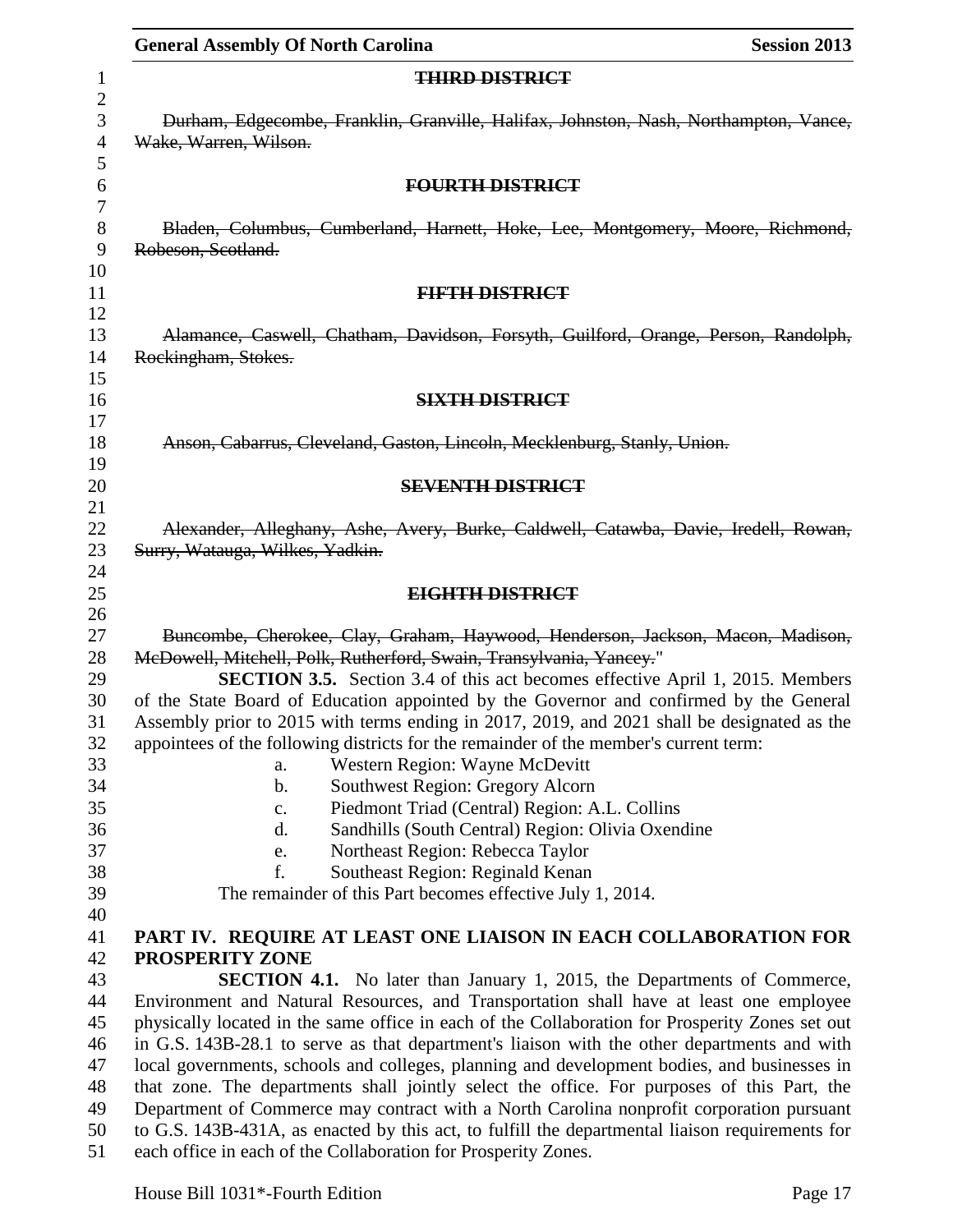## **General Assembly Of North Carolina Session 2013**

 No later than January 1, 2015, the Community Colleges System Office shall designate at least one representative from a community college or from the Community Colleges System Office to serve as a liaison in each Collaboration for Prosperity Zone for the community college system, the community colleges in the zone, and other educational agencies and schools within the zone. A liaison may be from a business center located in a community 6 college. These liaisons are not required to be collocated with the liaisons from the Departments<br>
6 Commerce, Environment and Natural Resources, and Transportation. of Commerce, Environment and Natural Resources, and Transportation.

 No later than January 1, 2015, the State Board of Education shall designate at least one representative from a local school administrative unit or from the Department of Public Instruction to serve as a liaison in each Collaboration for Prosperity Zone for the local school administrative units and other public schools within the zone. These liaisons are not required to be collocated with the liaisons from the Departments of Commerce, Environment and Natural Resources, and Transportation.

 **SECTION 4.2.** In addition to other related tasks assigned by their respective agencies, liaisons in each Collaboration for Prosperity Zone shall work to enhance collaboration and cooperation between their departments and other State agencies, local governmental agencies, and other regional public and nonprofit entities. The liaisons from the Departments of Environment and Natural Resources and Transportation shall work to consolidate and simplify the process for citizens and businesses seeking permits from their respective agencies. The liaisons from the Department of Commerce shall be used to support local economic development efforts, to coordinate such efforts, and to coordinate the Department of Commerce's activities within each Collaboration for Prosperity Zone. The liaisons from the community college system and local school administrative units shall work closely with the Department of Commerce and other State and local governmental agencies and local businesses in the zone to promote job development through career technical education.

 **SECTION 4.3.(a)** The Departments of Transportation and Environment and Natural Resources shall jointly report to the Office of State Budget and Management, the Joint Legislative Commission on Governmental Operations, the Joint Legislative Transportation Oversight Committee, the Environmental Review Commission, the Senate Appropriations/Base Budget Committee, and the House Appropriations Committee, as follows:

- 
- (1) No later than January 1, 2015, on the establishment of collocated liaisons within each Collaboration for Prosperity Zone and a description of the activities the liaisons have been assigned to perform.
- (2) No later than April 1, 2015, on the activities of the liaisons, specifically any activities undertaken that resulted in enhanced collaboration and coordination with the other Department and with other governmental agencies, improved administrative efficiencies, and any steps taken to make services to citizens and businesses within each zone more efficient, economical, and user-friendly.

 **SECTION 4.3.(b)** The Community Colleges System Office and the State Board of Education shall each report to the Office of State Budget and Management, the Joint Legislative Commission on Governmental Operations, the Joint Legislative Education Oversight Committee, the Senate Appropriations/Base Budget Committee, and the House Appropriations Committee, as follows:

- 
- 
- (1) No later than January 1, 2015, on the establishment of liaisons within each Collaboration for Prosperity Zone and a description of the activities the liaisons have been assigned to perform.
- (2) No later than April 1, 2015, on the activities of the liaisons, specifically any activities undertaken that resulted in enhanced collaboration and coordination with other governmental agencies, improved planning on use of educational resources, and improved administrative efficiencies.